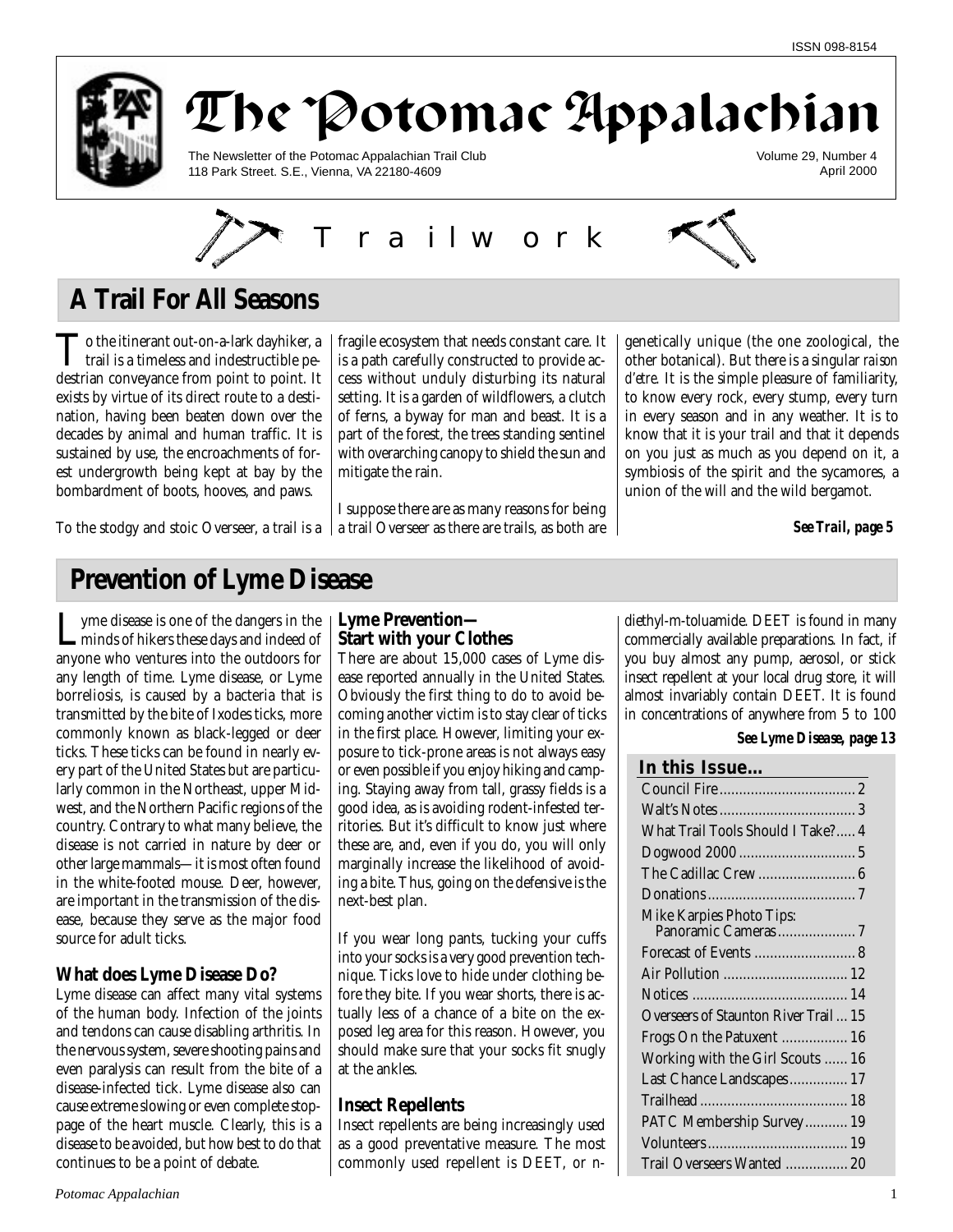### **Council Members, Chairs and** *PA* **Staff**

### **Officers**

**President:** Walt Smith, 703/242-0693, Ext. 40, wsmith@visuallink.com **VP Operations:** Tom Johnson **VP Volunteerism:** Mickey McDermott **Supervisor of Trails:** Pete Gatje Email: PJGatje@aol.com **Supervisor of Corridor Management:** Tom Lupp **General Secretary:** Warren Sharp **General Counsel:** Eric Olson **Membership Secretary:** Terry Cummings **Treasurer:** Dick Newcomer **Recording Secretary:** Gerhard Salinger

**Sections/ Chapters Mountaineering Section:** Greg Christopulos **SMRG**: Bud Hyland **Ski Touring Section:** Katherine Stentzel **North Chapter:** Steve Koeppen **N. Shenandoah Valley Chapter:** Martha Clark **S. Shenandoah Valley Chapter:** Michael Groah **Charlottesville Chapter:** John Shannon **West Virginia Chapter:** Judy Smoot

**Standing Committee Chairs (Council Members) Blackburn Trail Center:** Chris Brunton **Cabins:** Mel Merritt **Cabin Construction:** Charlie Graf **Conservation:** Mary Margaret Sloan **Grants & Donations:** Jack Reeder **Endowment:** Dick Newcomer **Finance:** John Richards **Hikes:** Tom Johnson, 410/647-8554, johnts@erols.com **Internet Services:** Stephen Raia **Land Management:** Anita Canovas **Land Acquisition:** Phil Paschall & Eric Olson **Legal:** Eric Olson **Maps:** Dave Pierce **Maryland Appalachian Trail Management Committee:** Charlie Graf **Potomac Appalachian:** Bianca Menendez **Public Affairs:** Terry Cummings **Publications:** Aaron Watkins **Shelters:** Charlie Graf, 410/757-6053 **Trail Patrol:** Kumait Jawdat **Tuscarora Trail Land Management:** Lloyd MacAskill

**Special Committees/Ongoing Activities Archives & Library:** Carol Niedzialek **Cabin Reservations:** Darlene Wall **Deputy Supervisor of Trails:** Rick Rhoades **Firestone Tract Management:** Shirley Strong **Information/Sales Desks:** Marguerite Schneeberger **Medical:** Dennis DeSilvey **Vining Tract Management:** Howard Johnson **Vienna Chamber of Commerce:** Patricia Driscoll-Smail **Tuscarora Trail Shenandoah Valley Project:** Phoebe Kilby & Larry Bradford **Potomac Appalachian Chief Editor:** Bianca Menendez jns-bianca@home.com **Features Editor:** Joanne Erickson

**Forecast Editor:** Joe O'Neill JJONeill@visi.net **Pre-press:** Nancy Merritt, MeritMktg@aol.com

# **Council Fire**

The Council held its regular meeting on February 8, 2000 at the Club headquarters. The meeting was attended by 20 Council members, 3 staff, and 2 Club members. The PATC membership stands at around 7,000 with 100 new members registering in the month of January. The membership roles may be slightly in error due to problems with the membership database that are now corrected.

## **New Personnel**

Kumait Jawdat is appointed the new Chair of the Trail Patrol, and Patricia Driscoll-Smail is the new representative to the Vienna Chamber of Commerce. Steve Raia has now taken over the reins as webmaster for PATC. Vice President Mickey McDermott will chair the committee to plan events for the Club's 75th anniversary in 2002/2003.

# **AT CD-ROM Set**

The four-CD set of maps and related information on the AT from Maine to Georgia is now on the market. The information about the AT and shelters are separate layers of information laid over the relevant USGS 1:24,000 maps. This presents the AT in greater detail than heretofore; however, the underlying USGS maps contain outdated information.

## **Funding Decisions**

The Council had no objection to the transfer of responsibility of lands along the Loudoun Heights and the Potomac Wayside from the Appalachian Trail Park Office to the Harpers Ferry National Historic Park. PATC has memoranda of understanding with both groups for trail maintenance.

Funds in the Shelters, Cabins, and Cabin Lands Fund was allocated to various projects: \$3,000 for Tulip Tree, \$5,000 to the Rosser Lamb (Per Lee) house; \$14,000 for a roof and new driveway for Highacre; and \$4,800 for a new kitchen for Meadows Cabin.

The Council approved the conceptual plan for the renovation of the Headquarters Building, developed by Bruce Berberick, a Club member and an architect in North Carolina. The renovation provides a Headquarters building that will be useful for the next ten to fifteen years. On the first floor, the tool room will be made to accommodate gasolinepowered tools, and the sales stockroom is enlarged by elimination of a hallway. On the second floor, the kitchen will be replaced by a meeting room and a Pullman kitchen to service it. There will be an exit from the second floor hallway by an outside staircase. The Council also voted \$8,000 for expenditures necessary to prepare the detailed bid package. ❑

> *—Gerhard Salinger, Recording Secretary*

#### **HEADQUARTERS HOW TO GET IN CONTACT WITH US FOR CABIN RESERVATIONS, MEMBERSHIP INFORMATION, AND SALES**

**Address:** 118 Park Street, S.E., Vienna, VA 22180 **Hours:** Monday through Thursday, 7 p.m. to 9 p.m. and Thursday and Friday 12 Noon to 2 p.m. **Phone #:** 703/242-0315 **To receive an information packet:** Extension 10 **To leave a message for the Club President Walt Smith:** Extension 40 **24-hr. Activities Tape #:** 703/242-0965 **Facsimile #:** 703/242-0968 **Club E-mail #:** Wriley1226@aol.com **World Wide Web URL:** http://www.patc.net **STAFF**

### **DURING REGULAR BUSINESS HOURS**

**Director of Administration:** Wilson Riley (Ext. 11) Email: Wriley1226@aol.com **Trails Management Coordinator:** Heidi Forrest (Ext.12) Email: heidif@erols.com **Business Manager:** Regina Garnett (Ext. 15) Email: rgarnett@erols.com **Membership/Cabin Coordinator:** Pat Fankhauser (Ext. 17) Email: pfankh@erols.com **Sales Coordinator:** Maureen Estes (Ext. 19) Email: patcsales@erols.com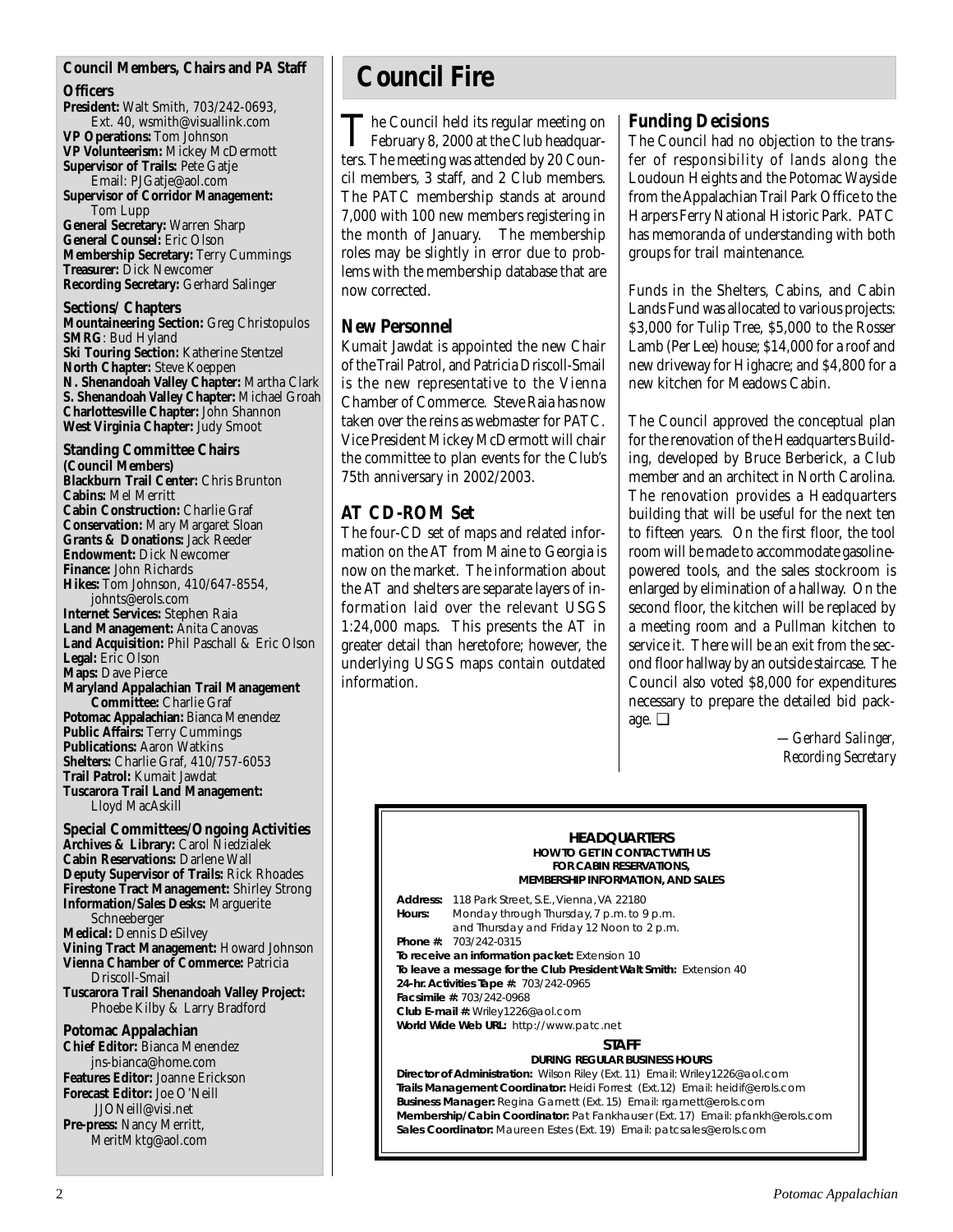# **Walt's Notes**

## **Educating Bernice and Others**

One of the objectives in the PATC Constitution provides for the education of the public "on matters including the protection of the Appalachian National Scenic Trail, other trails, and related lands and resources, proper skills related to the construction and maintenance of trails and trail-related structures, and camping methods." Another objective encourages us "to foster public appreciation and use of the national and state parks and forest and other natural areas." To what extent is there a need to address these objectives?

Bill Bryson, in *A Walk in the Woods* (Broadway Books, 1998), relates how a curious "tourist" reacted to the backpacks that he, Stephen Katz, and John Connolly were using while hiking in Shenandoah National Park.

"'No kidding! Sixteen miles on foot? With those things on your back? Man ain't that a kick.' He called across the lawn. 'Bernice, come here a minute. You gotta see this.' He looked at us again. 'So whaddaya got in there? Clothes and stuff, I suppose?'

"'And food,' said Connolly.

"'You carry your own food, huh?'

"'Have to.'

"'Well, ain't that a kick.'

"Bernice arrived, and he explained to her that we were using our legs to proceed across the landscape. 'Ain't that something? They got all their food and everything in those packs.'

"'Is that a fact?' Bernice said with admiration and interest. 'So, you're like walkin' everywhere?' We nodded. 'You walked here? All the way up here?'

"'We walk everywhere,' said Katz solemnly.

"'You never walked all the way up here!'

"'Well, we did,' said Katz, for whom this was becoming one of the proudest moments of his life."

Do you have friends who look at you incredulously when you explain that you don't just drive through Shenandoah National Park, that you actually walk in it?

## **The Happiness of Katz**

Bryson continued to relate his experience at Big Meadows, "I went off to call home from a pay phone and use the men's room. When I returned a few minutes later, Katz had accumulated a small, appreciative crowd and was demonstrating the use and theory of various straps and toggles on his backpack. Then, at someone's behest, he put the pack on and posed for pictures. I had never seen him so happy."

The Council has recently adopted a goal of identifying new opportunities for educating the public, adults and children, in order to meet the constitutional objectives. Is this something in which you might like to get involved? Do you have an interest in advancing protection of the trails or fostering an appreciation of natural areas in the vicinity, or teaching camping skills? Would you like to achieve the happiness of Katz? Then I recommend that you contact Mickey Mc-Dermott, Vice President for Volunteerism, who is organizing the effort in order to achieve this worthwhile goal.

## **Protecting Bear Rocks on Dolly Sods**

Most of us who have been to the beautiful, high plateau setting of Bear Rocks on Dolly Sods in West Virginia probably thought that it was part of the Monongahela National Forest. However, we were actually the guests of Virginia Power, who had purchased the land in conjunction with building the Mount Storm Power Plant located many miles to the north. Therefore, it was a great joy to be able to recently attend a press conference in Richmond where it was announced that the 477 acre Bear Rocks parcel had been donated to The Nature Conservancy of West Virginia. The donation by Virginia Power and Dominion Appalachian Development Inc. means that in the future we will be able to enjoy part of the largest expanse of heathland in the Central Appalachian region. Moreover, according to the announcement, we can continue to visit one of the best places in the mid-Atlantic to watch migratory birds, especially hawks and eagles. The cold, windswept setting is also home to such northern animals as the northern flying squirrel, snowshoe hares, fishers, and saw-whet owls. The Conservancy plans to create interpretive materials in order to enhance Bear Rocks for hiking and wildlife-watching.

We are indeed fortunate to be able to enjoy such diverse hiking environments as the piedmont and alpine wilderness areas that are within a day's driving distance of our homes.

## **Sprucing up for the Millennium's First Season**

In the February edition of the Trailhead, Jon Rindt wrote that the Supervisor of Trails wants us to "Think Springtime...contemplate your plans to check your trails for blowdowns, to clear clogged drains, and to repaint faded blazes." Well, springtime is here! Let's finish sprucing up the trails, shelters, and cabins. As I hiked in various parts of our operational area and visited our privies (privies are the first thing I look at when visiting a shelter or a cabin) during the winter, I noticed that some overseers were ready for spring last fall. They had already cleared drains and repainted. Alas, some of us, however, have not reblazed in some years, and the inside of some privies leaves something to be desired.



*Above the Clouds at Bear Rocks*

Let us take a fresh look at our areas of responsibility and take a fresh coat of paint to our blazes and structures where needed. I plan to heed my own words and put fresh blue paint on the Snead Farm Loop trail blazes and white paint on the inside walls of the Tom Flood Wayside privy.

See you on the trail,

 $\langle 1 \rangle_2$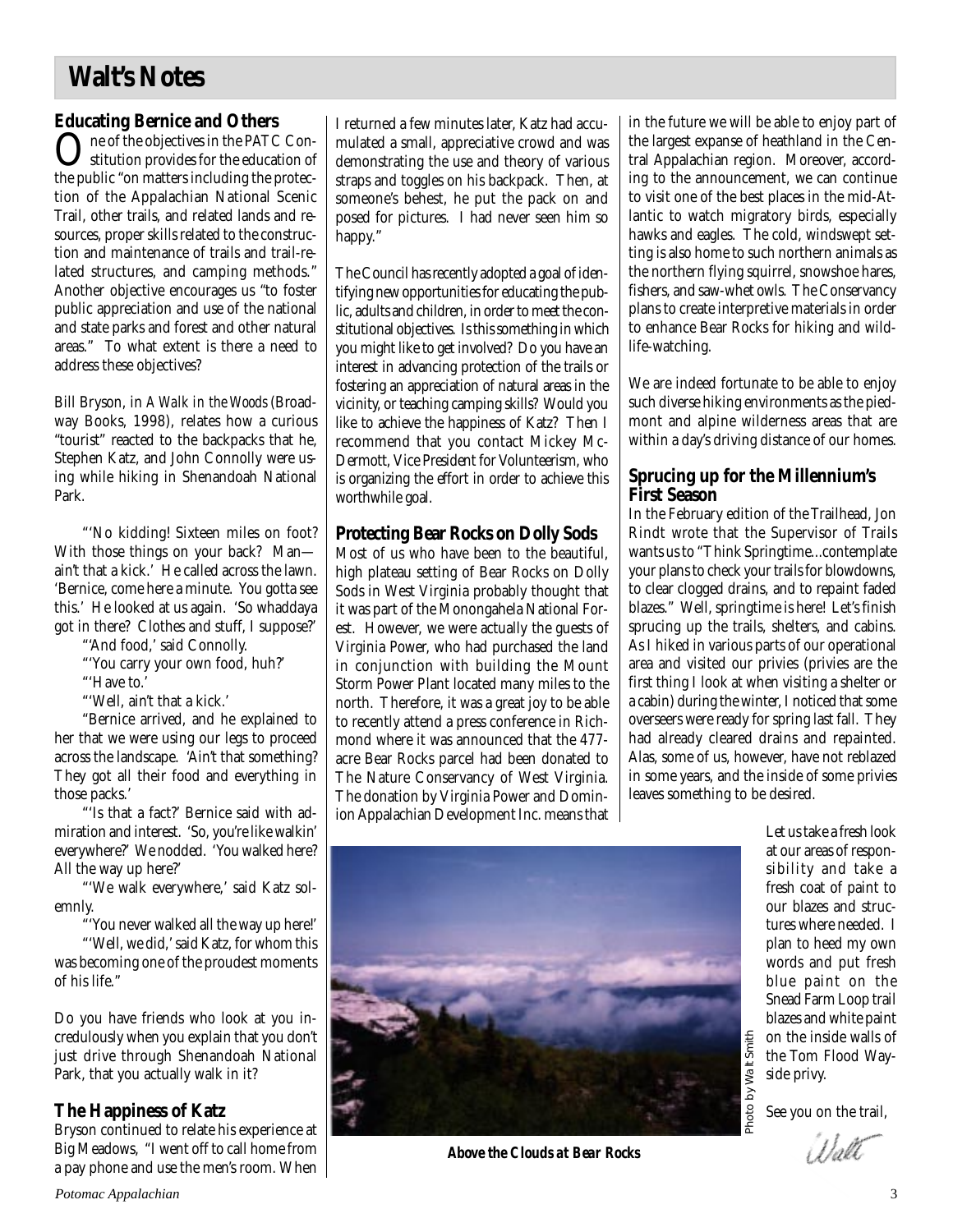# **"What Trail Tools Should I Take?"**

Over the many years I've served as district trails manager for PATC, I have heard numerous and varied questions from new trail overseers, but the most frequent question and the one that keeps coming up, time and again, is the same: "What trail tools should I take when I go out to work on my trail section?"

It's a pretty basic question, and an obvious one too, but, I have to admit, it always catches me a little off guard. And that's why it sticks out in my mind. Why? Too soon perhaps, we become trail "veterans," forgetting all the trials and tribulations of the first year as an overseer. But every veteran trail maintainer should be able to relate to that time when he or she just signed up as a new overseer...and had no clue as to what collection of tools would obtain the most efficient result on the newly acquired turf.

OK...all those who armed themselves with as many tools as they could carry into the woods on those early trips, raise their hands...I thought so...I was one of them, too!

The only trail tool you need to take on your first trail worktrip is...absolutely nothing! You come already equipped with the best possible trail tool you can have, your eyes.

Go out and hike your new trail section, and study it. Use your eyes and take mental notes. Is that rock step loose? Is there erosion on this switchback? Does that stream crossing need a little repair? Stop at every twist and turn in the trail and take note of everything you see. Will that section of brambles need frequent pruning back in the summer? Are some waterbars filling up? Are there trees down, blazes missing? Take inventory of the trail needs and plan from there.

On your next trip, take the tools. Like I said, most new overseers arm themselves with as many tools as they can carry. Not that there is anything wrong with that. Some overseers prefer carrying a small collection of tools with them to perform multiple tasks on their trail sections. I've certainly done that. Some folks prefer to take only one tool out on their section to perform a particular task. Are you starting to get the hang of this? Every overseer quickly learns what is right for him or her on their own trail section. Basically, there

are no set rules, but there are a few essential guidelines that should be followed.

## **Guidelines**

Worktrips in late winter or early spring usually require saws first to remove the winter blowdowns. Remove what you can by hand and report chain saw needs to your District Manager. A fire rake should be the next tool to follow, to clean out the winter debris and leaves from the waterbars. Late spring and summer trips require weeders, loppers, and pruners to keep the trailside foliage at bay. Woody growth or areas lacking overstory may require power-weeder assistance. Fall brings out the fire rakes again and picks to clean out and rebuild any drainage devices needing work. Blazing is touched up every couple of years or so as needed.

This is an oversimplification, of course, but it will give you some idea of the normal routine followed by most overseers. Again, the collection of tools is up to the individual overseer. Combine tasks and tools, or go at it one task and tool at a time; it's your call, and much depends on your time and energy. I've found the one-tool-at-a-time method to be more relaxing, but that's a personal choice. It often requires making more frequent trips to the trail section.

I believe most new overseers will find that the choice and selection of trail tools will come very quickly. Study the trail. Its needs will determine your course of action, and you can plan from there. Of course, if you are uncertain or have any questions, contact your District Manager; that's what he or she is there for.

"What trail tools should I take?" Your trail section will dictate that...you'll see. Just don't forget the eyes! ❑

> *—George Walters, District Manager, AT, SNP - North*

**Correction:** "The Potomac Heritage Trail" in the February *PA* was written by Tom Johnson, photos also by Tom.

# **Tails from the Woods by George Walters**

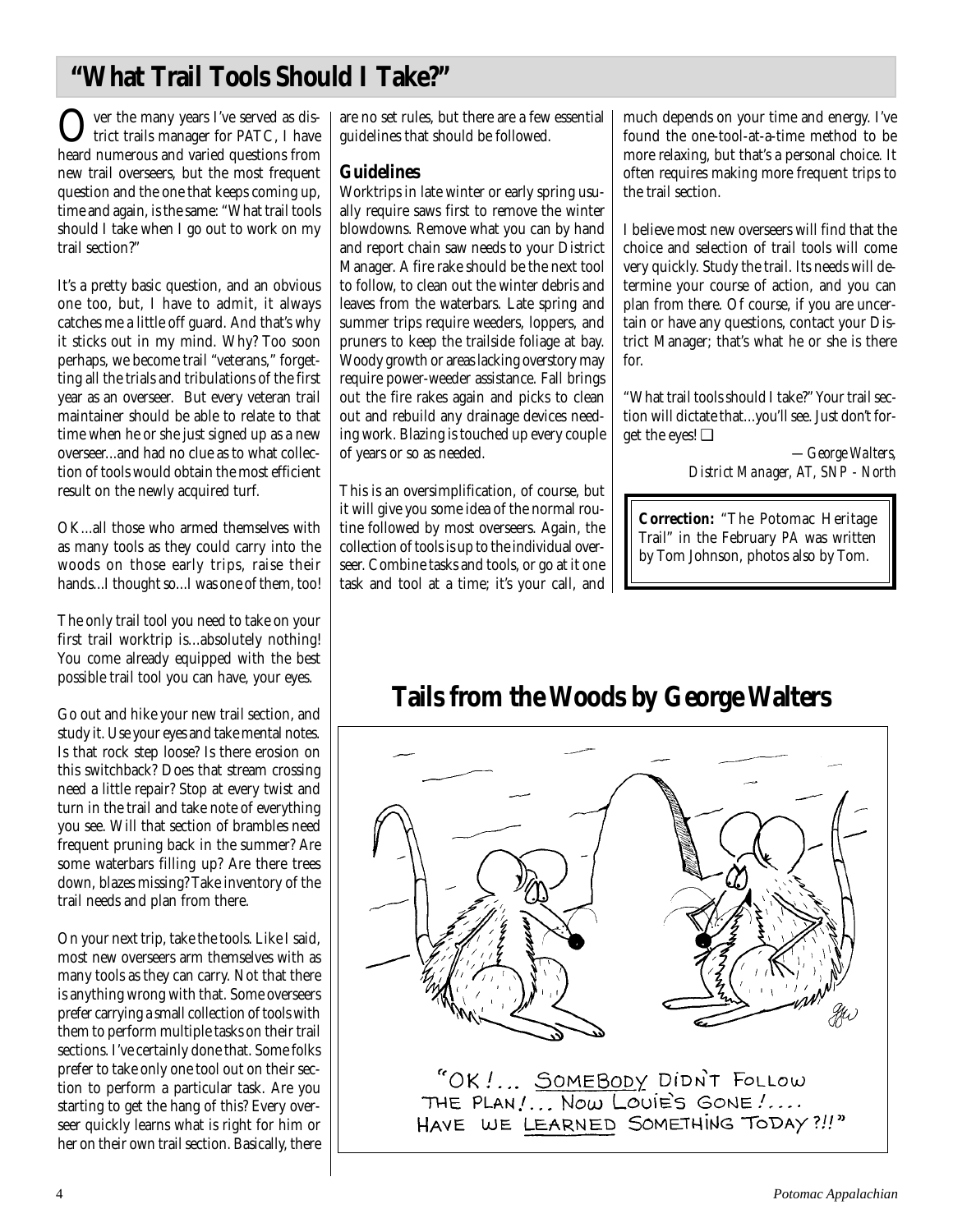## *Trail, from page 1*

To the lowland layman, trail maintenance may seem trivial at best and drudgery at worst. To carry shovels and swing blades (the manual and blissfully silent version of the ubiquitous weed whacker) several miles in and hundreds of feet up for enjoyment is an oxymoron. But then again, venturing out into the forest to get bitten by insects, lacerated by greenbriar, and drenched by deluge and calling it a good hike is equally contradictory. It is all in how you look at it.

The fundamentals of trail maintenance are simple, as are those of gardening, to which they bear a syllogistic relation. In the spring you dig up the garden. You clear blowdowns from the trail. You plant seeds in the garden. Nature does that for you on the trail. But here the analogy ends. The cornucopia of nature's bounty and the tenacity of its constituents have stood the test of time. Things grow where they will because they have found their rightful place. There is no need to coax the recalcitrant seedling into fruition. It will burst forth at the right time for pollinators to find and propagate it in perpetuity.

The summer gardener weeds flower beds and battles the beetles and the bunnies for dominance with chemical (pesticide) and biological (feline) warfare. The summer trail maintainer keeps the undergrowth at bay, gently but firmly, cutting away only as needed to keep the trail passable, as that is the object. To a gardener, all but the roses and tomatoes are weeds. On the trail, all are equal. Take the dandelion, the anathema of the suburban lawn, for example. Its name derives from the French "dents du lion" meaning teeth of the lion. It is a beautiful flower. It is also a highly successful flower, hence its status as a noxious weed, which in the common lexicon is anything you don't want in your garden.

The fall is the harvest time for the gardener, collecting whatever remains from the depredations of the pertinent pests and planning the next year's endeavors. Perhaps a new fence and a healthy dose of fertilizer will work. The fall is leaves for the trail Overseer. The vibrant palette of reds and yellows is a harbinger of the inevitable cascade of dead leaves that signal the forest's regeneration. Dead leaves constitute the diet of the microscopic denizens of the soil, necessary constituents for ecological continuity. But in the interim between the leaves falling and their gradual consumption, waterbars become surfeit with congestion and cease to carry out their function.

Waterbars are constructed to subvert the natural erosion process by directing water off the trail. Erosion is the nemesis of trails. Since the geology of the Appalachians is a study of orogenic uplift followed by eons of wearing away by wind and water, this is hardly surprising. Trails are manmade conduits that invite erosion. Water follows the path of least resistance (as we all do), and a trail denuded of vegetation is an incipient stream, impeded only by the diversionary waterbars. So the fall is given over to frequent waterbar cleaning and reconstuction, admittedly a strenuous and never-ending task. Like cleaning the Augean Stables with Sisyphean resolve.

Winter is a time of introspection. All is quiet in the garden and on the trail. The rime-cov-

ered frozen ground is dormant, lying in wait for the warming rays of the spring sunshine. It is a time of rest and hibernation. It is quiet in the woods. The snow muffles the eerie creaking of chafing tree trunks blown by the wind. The solitary hiker becomes as one with nature, just another set of tracks in the snow.

Being a trail Overseer is for all seasons. The trail mirrors the passage of time, through each yearly cycle of growth and decay, heat and cold, dry and wet. It is a garden in its natural state. And like Monet's paintings of the cathedral at Chartres, it is the same but different in the sun and the rain and the fog. And each trip is a unique joy of discovery. Perhaps that is why we do it. ❑

*—Bill Needham*

# **Dogwood 2000 15th Annual Dogwood Half-Hundred Hike**

The Fifteenth Annual Dogwood Half-<br>Hundred long distance hike will take place Saturday, April 29, 2000, sponsored by PATC.

This year's hike will again take place in the Lee Ranger District of the George Washington National Forest, beginning at 6:30 a.m. Both the start and finish will be at the Powell's Fort Camp. A combination of the Tuscarora Trail and other trails in the Massanutten mountains will be used to form a hike totaling approximately 50 kilometers (31 miles), configured roughly in a figure eight. This is a tough hike! If you plan to participate, we strongly recommend that you spend several weeks training prior to the day of this hike.

An information package and registration form are available at headquarters. Participation will be limited to the first 250 applicants received on or before April 7, 2000. The registration fee will remain \$25. The registration fee covers food, a Dogwood Half-Hundred patch, cost of mailings, etc. Participants will receive commemorative Dogwood patches. Finishers will receive a "finisher" rocker bar. Participants must be at least 15 years of age on or before the date of the event. Signed parental waivers are required for all participants under age 18.

Packages may be obtained by writing the PATC—Dogwood Half-Hundred, 118 Park St., SE, Vienna, VA 22180; faxing 703/242-

0968; calling: 703/242-0315 and leaving a voice mail request; or, on the web at the following URL: http://www.patc.net.

Volunteers are needed as checkpoint workers, trail sweeps, finish registrants, cooks, search and rescue, medical teams, and ham radio operators.

For more information on participating or volunteering call Ric Francke at 703/356-2106.



## **Dogwood 2000 Volunteers Wanted**

The Dogwood Half-Hundred requires many volunteers for its successful running. If you are willing, we can use your help, whether for manning a checkpoint, helping to prepare breakfast, assisting in registration, transporting food and water, or manning the base camp. Please contact Ric Francke, either by phone (703/356-2106) or by e-mail (fbfrancke @aol.com). You will have fun and contribute to a memorable Dogwood.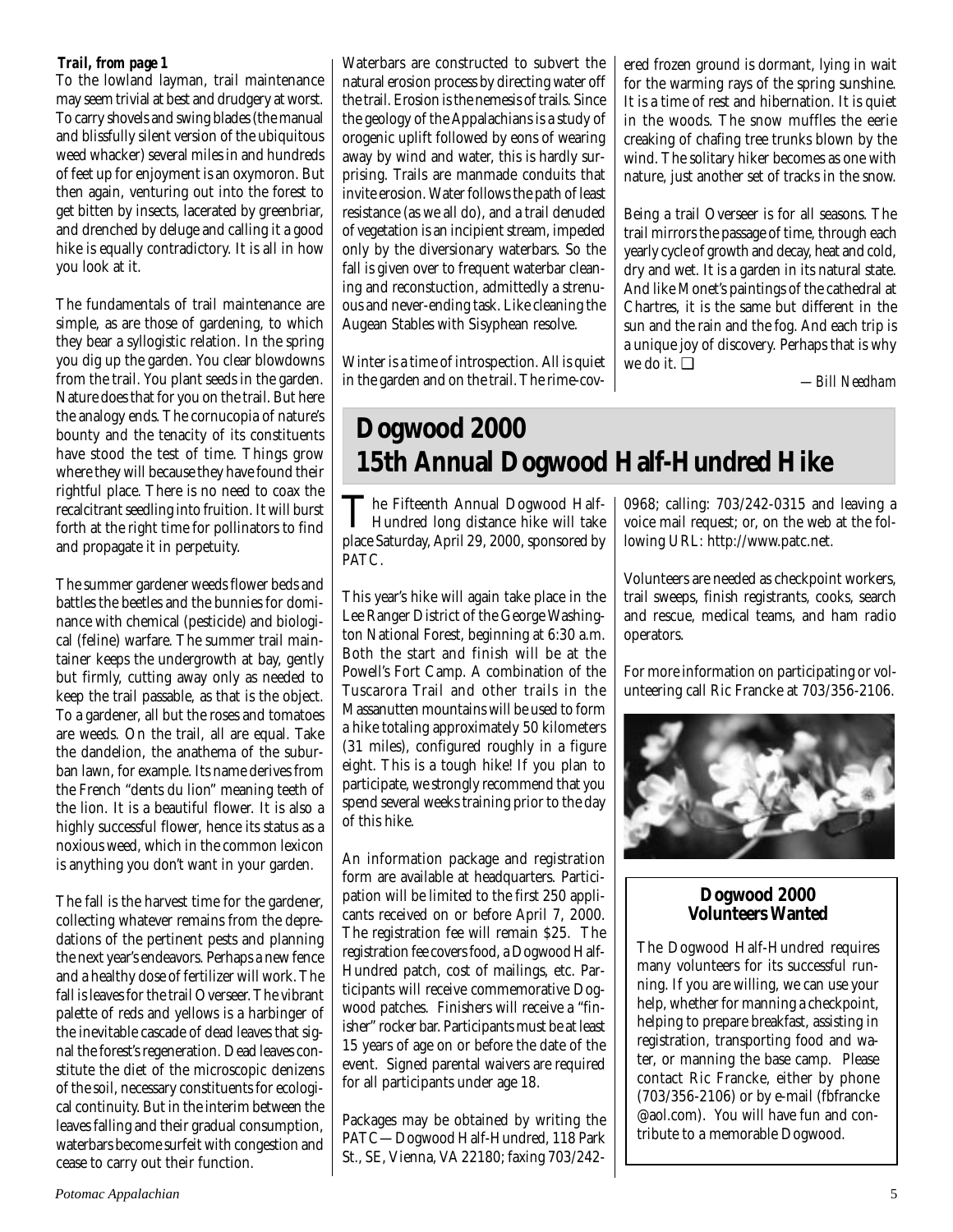# **The Cadillac Crew**

The Cadillac Crew is unusual among PATC<br>crews in that it is not tied to a single trail<br>district as same others are an sum to trail usual district, as some others are, or even to trail work alone. This has provided crew members with an excellent opportunity to become familiar with various aspects of trail construction and reconstruction as well as tract maintenance.

The Crew was started in the winter of 1994, when immediate past Supervisor of Trails Don White was asked to take on the so-called 725 relocation project on the AT, northward from I-66 and Manassas Gap in Virginia. He was assisted then by current Supervisor of Trails Pete Gatje and a handful of others.

Working conditions that first winter were so frigid that several years passed before the crew scheduled any more winter work trips. During the course of this first relocation project, one PATC notable commented that the trail was being built to Cadillac standards, thus providing the nickname that the crew has used ever since.

Although the crew maintains a large roster of alumni and currently active members, there has been turnover at all levels over the years. The current incarnation of the Cadillac Crew core membership started around March 1997 when, on the same fateful weekend, a handful of the present core members participated in their first worktrip with the crew.

# **A Typical Weekend**

A Cadillac Crew weekend usually follows this pattern: some folks arrive at the work site on Friday night and camp overnight. The rest of the crew arrives on Saturday morning around 9:00 a.m. There is a break for lunch around noon, but the crew gets back to work at 12:30 and quits work for the day by 4:30 or 5:00.

In the evening, we have a community dinner that ranges from hamburgers and hotdogs to chili and cornbread to lasagna and salad. We've been known to have steak on occasion. There are those of us on the crew who swear we eat better on worktrips than we do at home!

About half the people leave after dinner, but the other half stays overnight to work on Sunday. Sunday is a short day. We work in the morning, eat lunch, and leave after lunch.

We don't think it's an accident that one of the reasons the crew works so well is that we're what you'd call "an Internet crew." We do most of our

planning and discussion over the Internet. There aren't a lot of phone calls involved. So, by the time the worktrip starts, everything has been planned. It's only a matter of following the plan. All this planning over the Internet includes: 1) figuring out who's coming to the worktrip; 2) who is volunteering to bring what food; 3) directions to get to the work site; 4) arrival times; and 5) coordination of who has the keys to get in.

## **Current Activities**

The main focus of the Cadillac Crew's activities over the past four years has been building a stretch of Tuscarora Trail relocation near Shockeysville, Va. Worktrip after worktrip, the crew has traveled to Byron Brill's property and worked on the trail that crosses the Brill Easement. In the evenings, the crew stayed at the cabin on the property (also used by the local hunt club).

This July, the Cadillac Crew will host the grand opening of this Tuscarora Trail relocation near Shockeysville. We're very excited to be nearly done with the project.

Does this mean we will soon disband? Of course not!

During the last year and a half the focus of the crew has shifted to include working on other trails in the SNP and GWNF and sprucing up the cabin grounds of many of the cabins in the PATC rental system. There are lots of cabin and trail overseers who are happy to use our trail building and grounds clearing expertise.

So why not come out and join the Cadillac Crew for a weekend? There's a lot to learn and a lot of fun to be had. ❑

—*Aimee Kratts and Lloyd MacAskill*

## **Alert!**

Those who park at Rte. 9 off the AT on the WV VA border on overnight trips: a car was torched beyond recognition there recently. This had been an intermittent problem at this location for some time. ATC is looking into the situation. For more information contact Laurie Potteiger, lpotteiger @atconf.org at ATC.

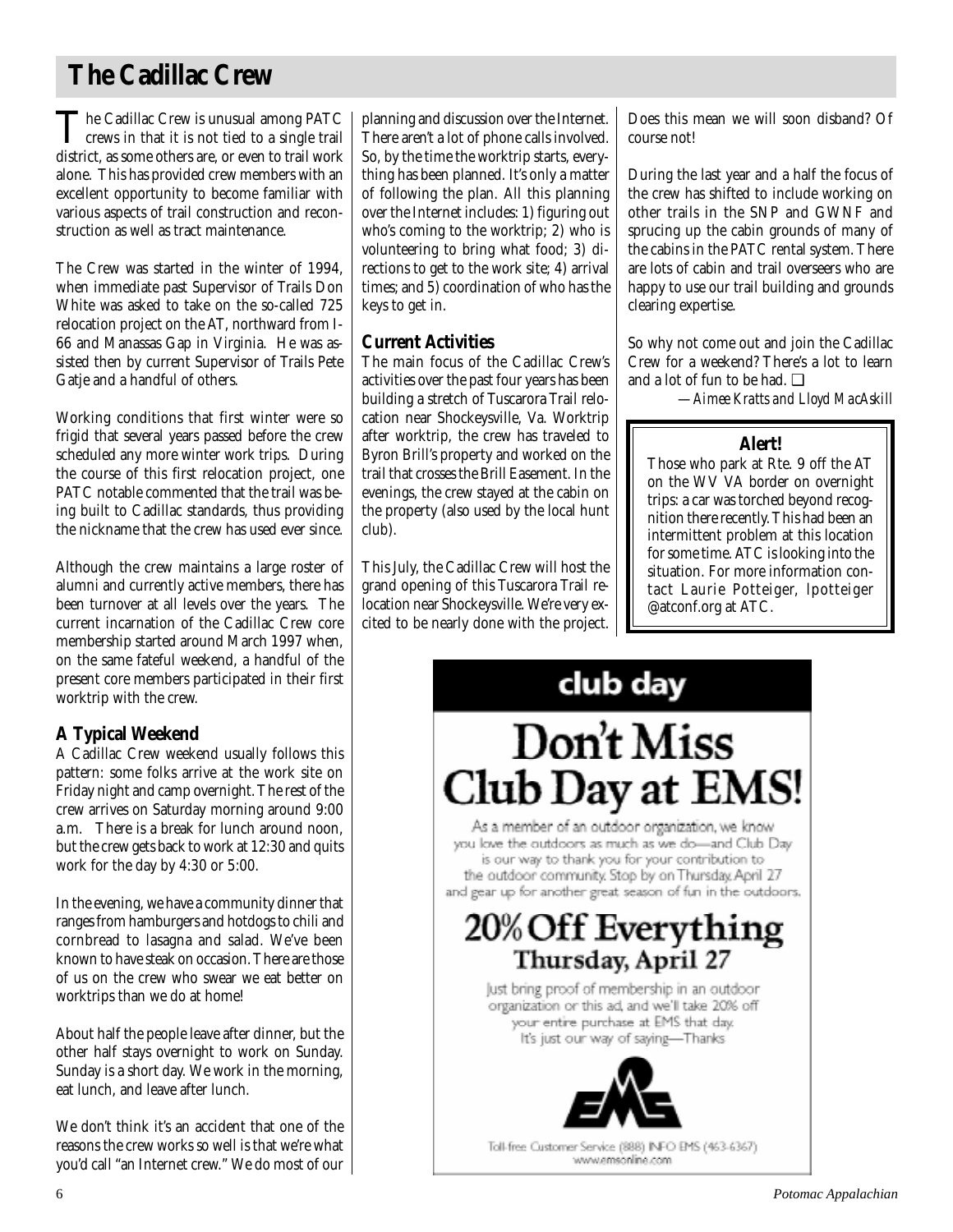# **Donations**

## **April Donations**

PATC wishes to thank the following mem-bers and supporters who have given donations to the Club. Our mission of protecting the Appalachian National Scenic Trail and side trails throughout Virginia, West Virginia, Maryland, and Pennsylvania is assured through generous donations from you.

### **CONTRIBUTOR** (\$25 to \$99)

George and Susan Bergmann Cynthia Borchardt William S. Dunnavant, Jr. Michael B. Fraser Leslie and Richard Harps Russell C. Johnson Benita and Walter Kaplan Hallie M. Kugler Carol L. MacKinnon Paul and Rita Marth Tom and Carol McIntosh Robert Wilson Mobley Patrice Monell-Goncz Kathy Patrick Janna Pereira Dick and Karen Platte Ann Satterthwaite Robert Shaw John S. Shepherd Steve Weiss and Amy Crumpton Katrinka L. Westendorf

**SUPPORTER** (\$100 to \$499) Paul D. Brettschneider Deborah Decker Patricia Decker-Phillips John E. Dent Eugene A. Groshong Patrick and Judith Hanlon Mitchel S. Hyman Katherine Horn and Robert McConnell, Jr. Barbara S. Morris Philip Niccolls Eric and Susan Olson Hugh T. Robinson Steven and Beverly Smith Lilliam Warfield Cynthia and Charles Webb Donald Lewis Wright Fannie Mae Foundation

## FRIEND OF THE TRAIL (\$500 to \$999) Chase Manhattan Foundation

**PATC PARTNER** (\$1,000 to \$9,999) Eastern Mountain Sports Maureen Harris Recreation Equipment Incorporated

**LIFE BENEFACTOR** (\$10,000 to \$49,999) Sam Moore

**PRESIDENT'S CLUB** (\$50,000 and above) Clifford Firestone Philip Stone Bert and Elizabeth Vos



**Deadline for the May newsletter is 1 April we're not fooling!**

# **Mike Karpie's Photo Tips: The Truth About "Panoramic" Cameras**

**M** ost everybody has seen them, or at least<br>the ads for them...cameras with the special panoramic feature. Most of the advertisements imply that this feature will allow you to take in much wider scenes than an ordinary camera.

Actually, this is a fallacy. Here's how it works: when the "panoramic" setting is chosen, a pair of louvers located inside the camera flip down over the top and bottom thirds of the film. The center portion of the negative is all that is exposed thereby making a "long" image on the negative. When the negative is printed, the lab uses a larger piece of photographic paper and enlarges the image to fit. Since

the focal length of the lens is never varied, the angle of the image is never changed.

Let's say you were to take two photos of the same scene, one using the panoramic setting and one with the normal setting. If you later compared the two negatives you would see that they are exactly alike with one exception. Both will have taken in exactly the same amount of the scene from side to side, but the negative from the shot taken with the panoramic setting, however, would be blank on upper and lower thirds! So with the panoramic setting, you actually get LESS of the scene! The exception to this is the APS cameras. They will still give you the same angle of view but the "panoramic" cropping is done in the printing instead of during the exposure.



Still, it is a fun format to play

with. Sometimes your subject may call for a long and narrow format. One example that comes to mind is the Washington Monument taken with the camera turned on its side. It also works well at family reunion group photos.

Next month: A Word About Film Choice. Previous articles and sample photos may be found at: http://www.geocities.com/mkarpie/ tips.html ❑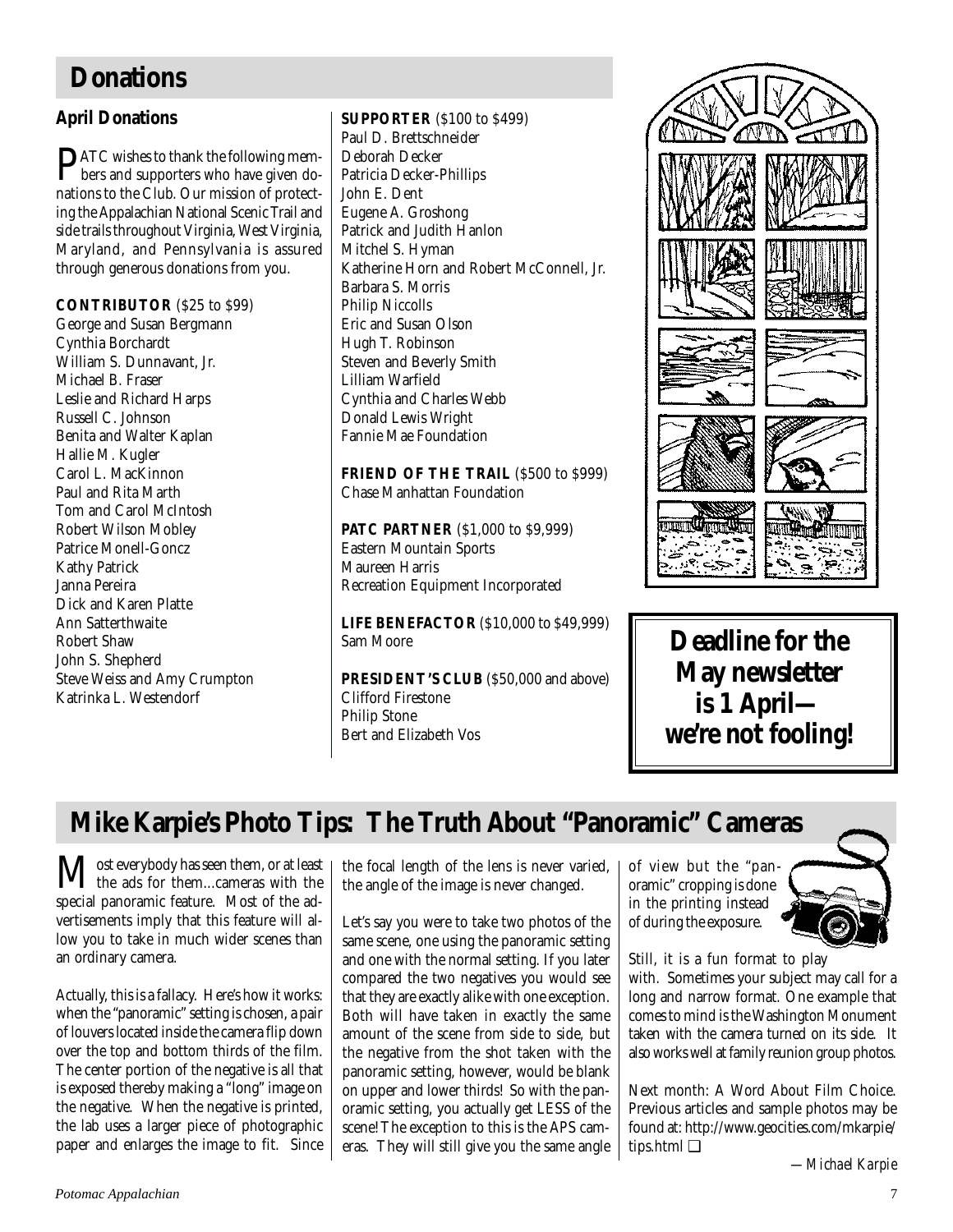#### **Charlottesville Chapter**

The Charlottesville Chapter hikes every Saturday, summer, winter and in between. Hikes are about 8 miles. Trail maintenance is usually done on the last Saturday of the month. Meet at Sprint parking lot, 2307 Hydraulic Road at 9 a.m. with food and water for the day. We hike trails in the Southern, Central and occasionally Northern Districts of Shenandoah National Park, and in George Washington National Forest. INFO: Jere Bidwell 804/295-2143, John Shannon 804/293-2953 or Lois Mansfield 804/973-7184.

#### **North Chapter**

The North Chapter of PATC conducts monthly trail work trips on the Maryland and Pennsylvania sections of the Appalachian Trail (AT) and on the Pennsylvania sections of the Tuscarora Trail. We also lead hikes on these and other trails. Maryland AT work trips are generally held on the first and third Saturdays—contact Mark Mitchell (mdtrail@yahoo.com), 301/461-7048 for information. Pennsylvania work trips are generally held on the AT on the first Saturday and on the Tuscarora on the third Saturday—contact Charlie Irvin, 301/447-2848 or Pete Brown (peter.brown4 @worldnet.att.net) 410/343-1140. Pennsylvania AT work trips also include an optional Saturday night stay at the Gypsy Spring cabin. Dinner, breakfast, and camaraderie available. For information on upcoming hikes, contact Chris Firme (bncfirme @innernet.net) 717/765-4833. For general chapter information, contact chapter president Steve Koeppen (patcnorth@mail.com) 410/756-2916 or visit the North Chapter home page (www.patc. net/north\_ch.html).

# **Chapters**

#### **Northern Shenandoah Valley Chapter**

The Northern Shenandoah Valley Chapter sponsors hikes in national and state parks and forests in the Shenandoah Valley vicinity, open to the public, on a monthly basis except during the winter. Hikes are posted in the **Forecast.** Other activities are in the NSV Chapter Newsletter. For further information contact Martha Clark (mclark@visuallink.com) 540/ 665-2101.

#### **Southern Shenandoah Valley Chapter**

See **Forecast** (or our link from PATC website) for work trips and hiking events sponsored by the Southern Shenandoah Valley Chapter. Hikers from the DC area should allow about 3 hours to get to our region. INFO: in Harrisonburg, call Alvin 540/434-6244 or Lynn 540/234-6273; in Waynesboro, call Michael 540/943-8695; in Staunton, call Doris 540/885-4526.

#### **West Virginia Chapter**

Chapter meeting at Highacre on the first Wednesday of the month. See Forecast for upcoming activities. For information about the chapter or to receive the newsletter, contact Judy Smoot at 540/ 667-2036 or wvpatc@hotmail.com.

#### **Ski Touring Section**

The Ski Touring Section has served since 1974 to introduce Washington area residents to cross-country skiing and to provide cross-country skiing opportunities to experienced skiers. The Section sponsors winter weekend ski trips for all levels of skiers to nearby mountains in Maryland, West Virginia and Pennsylvania, as well as periodic social events year round. INFO: Katherine Stentzel 703/781-3249.

#### **Mountaineering Section**

We're a diverse group of local Washington, DC area climbers. Young and old, male and female, crag rat, sport climber, and alpinist, active and armchair types — we all enjoy climbing in its many varieties. We also share common interest in promoting safe climbing, conserving the outdoors, developing new climbers' skills, representing the Washington area climbing community, and having fun! We provide instruction for those who want to learn the basics — we're not a school, but we can get you started. We go climbing, either locally or further afield, nearly every weekend. In the winter we organize trips to the Ice Festivals in the Adirondacks and the White Mountains for beginning and advanced ice climbers. For further information contact Greg Christopulos at greg. christopulos@do.treas.gov.

#### **PATC Midweek Hikes**

PATC's **Vigorous Group** hikes 8-10 miles at a fast pace; and the **Easy Hikers** hike 5-8 miles on trails with little elevation change. See below for scheduled trips; check the weekly tape (703/242-0965) on Thursday or Friday for any changes or additions.

#### **Other Clubs' Hikes**

Capital and Wanderbirds hike on Sundays, traveling by bus and leaving from downtown, with suburban stops as well. Center Club, Northern Virginia Hiking Club and Sierra Clubs hike on both Saturdays and Sundays using carpools, which often leave from a suburban Metro stop. Schedules are available at PATC Headquarters and are published in area newspapers on Fridays.

# KEY to Forecast Activities

**All events are marked for easy identification.** Late changes or cancellations are listed on the weekly information tape (703/242-0965), which is updated on Sunday evening for the following seven days. The Forecast can also be found on PATC's Web site at http://www.patc.net

- ` **Hiking Trips**
- **Backpacking Trips**
- } **Trail Work Trips**
- **Cabin/Shelter Work Trips**
- ❖ **Special Events**
- **Meetings**
- **Cross-Country Skiing**
- **Earth Day**

**Note to all hike leaders:** Please ask nonmembers on your hike if they would like to join PATC, then get names and addresses so a Club volunteer can send them information packets. Thanks!

#### **Meetings**

Meetings are held at PATC HQ, 118 Park Street, S.E.,Vienna, VA unless otherwise noted.

#### **Trail Patrol - First Tuesday**

7:30 p.m. Trail Patrol volunteers are PATC's goodwill trail ambassadors to the hiking public. They provide a visible, reassuring presence on the trails, educating the public on good hiking practices, minimum impact hiking and camping ethics. Patrol members are trained in land navigation, emergency procedures, radio communications and personal equipment. All patrol volunteers are also expected to become certified in a recognized basic first aid course. Some equipment and uniform items are provided upon completion of training. INFO: Kumait Jawdat 202/328-8137 or see PATC's website (http:/ /www.patc.net/trailpatrol.html).

#### **New Members (PATC) - First Wednesday**

7:30 p.m. Curious about the Club? Want to learn more? The best way is to attend a New Members Meeting (but you don't have to be new to qualify). Attend the meeting and find the mysteries of PATC revealed in full. Refreshments will be served. Directions to PATC: Take Rt.123 into Vienna, VA and turn east on Park St.(Rt.675) to 118 Park St. on your left. INFO: Terry Cummings (TCIVP@mindspring.com) 410/489-4594.

## **Meetings**

## **Shenandoah Mountain Rescue Group**

**(New Members meeting) - Second Monday** 7:30 p.m. New members meeting. INFO: SMRG Operations 703/255-5034, then press #5.

#### **PATC Council - Second Tuesday**

7:00 p.m. sharp. The PATC Council meets the second Tuesday of every month to conduct business of the Club. All members are welcome. INFO: Wilson Riley (wriley1226@aol.com) 703/242-0693 x11.

#### **Mountaineering Section - Second Wednesday**

8:00 p.m. Second Wednesday of every month. INFO: Greg Christopulos (greg.christopulos@ do.treas.gov) or see PATC's website (http:// www.patc.net/mtn\_sect/).

#### **The Futures Group - Third Tuesday**

7:00 p.m. Meets to research, develop, and recommend to membership changes to PATC organization, constitution, and bylaws in order to meet challenges of the new century. PATC members welcomed. INFO: Gerhard Salinger (evger@ erols.com) or Walt Smith (wsmith@visuallink.com), Co-Chairs.

#### **Shenandoah Mountain Rescue Group (Business meeting) - Last Tuesday**

7:30 p.m. Meet in conference room. INFO: Martin Juenge (mjuenge@rpihq.com) 703/255-5034 then press #5.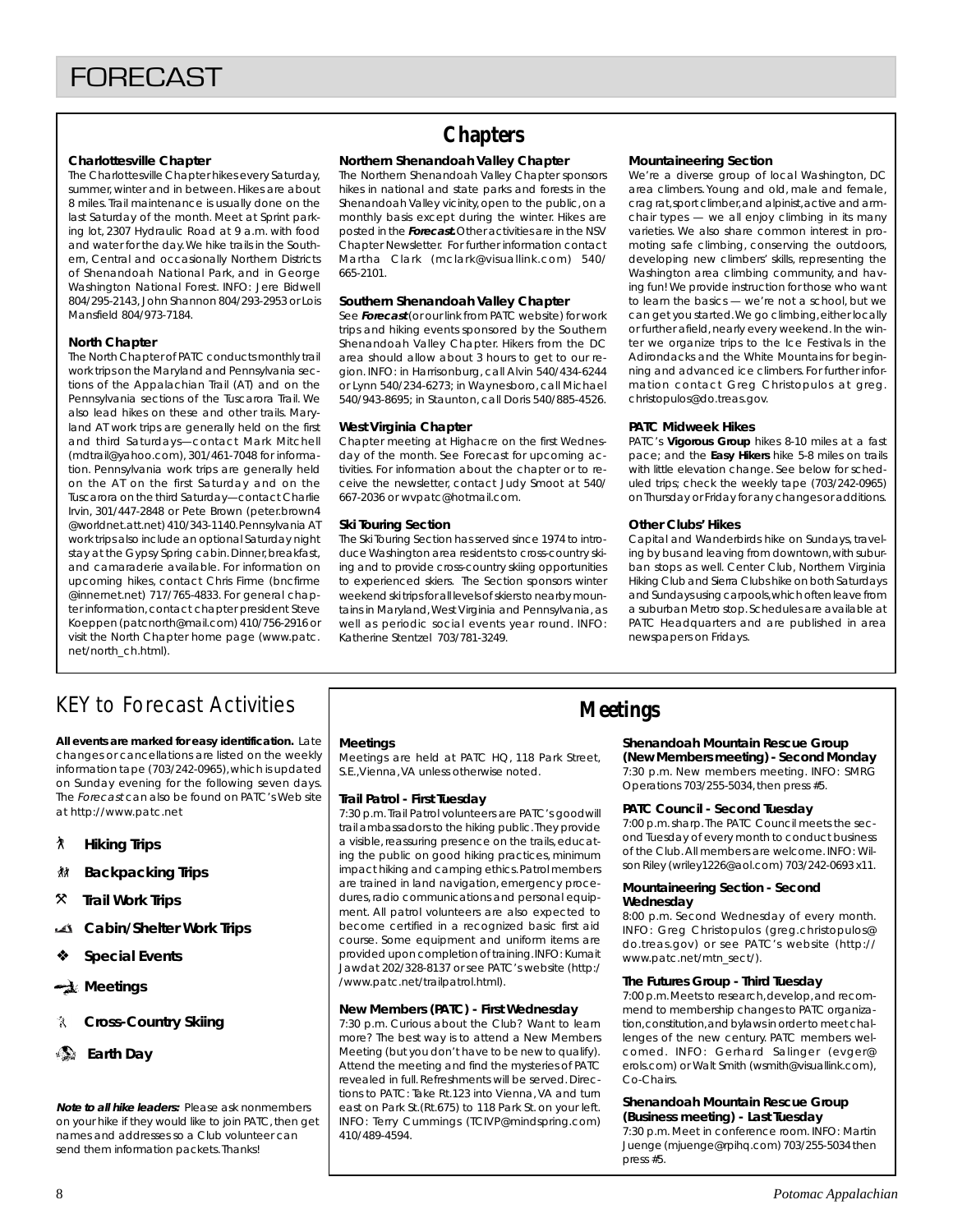# **FORECAST**

# **April**

#### **1 (Saturday) DEADLINE - May Potomac Appalachian Headquarters, Vienna, VA**

5:00 p.m. All items for the next issue of the PATC newsletter must be submitted on disk if possible to headquarters, or via e-mail or e-mail attachment to jnsbianca@home.com. Allow one week for postal service delivery.

#### **1 (Saturday)** ` **HIKE - WV Chapter, Massanutten East series Massanutten Mountain, VA**

Our next to last hike in the Massanutten East series will involve some more grand views of the surrounding countryside. Don't miss out on this 9-mile hike as we approach Camp Roosevelt, one of the last remaining Civilian Conservation Corps camps. INFO: Susan Bly (sbly@shepherd.edu) 304/258-3319.

#### **1 (Saturday)**

#### } **TRAIL WORK TRIP - South Mountaineers Appalachian Trail, MD**

Don't be fooled, this is a work event of the South Mountaineers. But it's also a hobby ... maintaining the trails for hikers since 1993. Join our ranks and have fun with us in the woods; novices welcome. Bring water, lunch, gloves and boots. Tools provided. INFO: Mark Mitchell (mdtrail@yahoo.com) 301/461-7048.

#### **1 (Saturday)** ` **HIKE - Rattlesnake Den Shenandoah National Park, VA**

Dr. Isa Lye, a renowned herpetologist whose work on the Asian cobras is the world standard among scholars, and who is now a visiting professor at the University of Virginia, has agreed to take us to explore a rattlesnake den in the Shenandoah National Park. Depending on the progression of spring, the snakes should just about be active at this time. Hike is limited to 15 adults, and some strenuous bushwhacking will be required. All participants must wear sturdy boots, leather work gloves, long pants, and longsleeved shirts. Dr. Lye will provide valuable information on the life and habits of the eastern United States' most famous pit viper. All interested inquiries should be made via e-mail only to: isalye@uva.edu or thumpers@visuallink.com.

#### **1 - 2 (Saturday - Sunday) CABIN WORK TRIP - Blackburn Trail Center Round Hill, VA**

The weather has not been cooperating with us and our standing-seam metal roof is still sitting on the front lawn!! However, the weather man assures me that there is no doubt in his mind that, for the next several weekends, the sun is going to shine. (Is this April fool's day?) So come on out and see how this unusual type of roof is installed. Even better come on out and help us install it!! And if by some slim chance the weatherman is wrong, come on out anyway as we still have lots of inside jobs to do, floor sanding and varnishing, building bunks, framing and building a new stairway and we always can use extra help in the kitchen. Reservations/INFO: Chis Brunton 703/560-8070 or Bruce Clendaniel 410/820-7550.

#### **1 - 2 (Saturday - Sunday)** } **TRAIL WORK TRIP - North Chapter Appalachian Trail, PA**

Join the North Chapter April Fools trail crew and cure that cabin fever you caught over the winter. We will meet at US 30 and PA 233 at the parking lot of Caledonia State Park. Departure 9:00 a.m. sharp. INFO: Charlie Irvin 301/447-2848.

#### **1 - 2 (Saturday - Sunday) CLASS - Wilderness First Aid Annandale, VA**

A program of the Wilderness Safety Council, this eighteen-hour class includes classroom study, hands-on practice, and results in a two-year certification. The cost is \$140. Registration is limited to 25 people. More information and registration at: http://wfa.net. INFO: Christopher Tate 703/836- 8905.

**4 (Tuesday) MEETING - Trail Patrol, 7:30 p.m.** 

#### **4 (Tuesday)** ` **HIKE - Vigorous Hikers Massanutten Mountain, VA**

13-mile end to end hike along the western ridge of Massanutten Mountain, following the now traditional Dogwood route. We'll try for a brisker pace than normal on this one (17-18 minute mile). INFO: Cliff Noyes (cliff.noyes@juno.com) 703/451-5181 before 9:30 p.m.

### **5 (Wednesday) MEETING - New Members (PATC), 7:30 p.m.**

#### **8 (Saturday)** ` **HIKE - North Chapter Link Trail, PA**

Link Trail Series #2. Meadow Gap (Pa 475) to State Games Land parking area for the Butler Knob section. (Pa 829). 6.0 miles with an elevation change of 300 feet. This is a short hike and for those who might be train buffs, there will be a stop at Orbisonia to see a narrow gauge steam engine in action. Also still in existence is the round table for turning steam locomotives in the yard. Hike followed by supper at a local restaurant. Come on out and enjoy the local history at its finest. INFO: Chris Firme 717/765-4833 after 6:30 p.m.

#### **8 (Saturday)** } **TRAIL WORK TRIP - Massanutten Crew Massanutten Mountain, VA**

We're rebuilding the sidehill tread of the Massanutten East Trail between Waterfall Mountain Trail and Scothorn Gap. INFO: Wil Kohlbrenner (wmaxk@shentel.net) 540/477-2971.

#### **8 (Saturday)** } **TRAIL WORK TRIP - Maryland Metrolites Cabin John Trail, MD**

Join the Maryland Metrolites for a work trip in Cabin John Park, Montgomery County. We meet at 9:30 a.m. at the Nature Center parking lot (also site of enclosed tennis courts) off Democracy Boulevard near Montgomery Mall. Bring lunch, gloves, water, and high spirits. INFO: Liles Creighton 410/573-0067.

#### **8 (Saturday)** } **TRAIL WORK TRIP - Rock Creek Trail Crew Rock Creek Park, Washington, DC**

8:15-11:30 a.m. This is it!: We're kicking off the year 2000 Rock Creek Trail Crew season on this day. Get limber and ready to tackle a long list of trail projects this year with this popular series of work trips on D.C.'s hidden trail gems. Also, come help us come up with a formal name for our crew. Meet at the Rock Creek Nature Center. INFO: Mark Anderson (mhacca@starpower.net) 202/462-7718 or Ranger Ken Ferebee 202/426-6834 x31.

### **8 - 9 (Saturday - Sunday)**

#### **CABIN WORK TRIP - Vining Tract Crew Lydia, VA**

The Vining Tract crew meets the second weekend of every month to work on various projects, ranging from cabin repairs on any of the four rental cabins, to trail work and land management projects, to shoring up historic structures around the property. We're now relocating and rebuilding an old barn for eventual use as an overseers' refuge. Come join us and raise a hammer, a paintbrush or loppers, as well as a beer or two, in the cause. Overnight at Conley and Wineberry. INFO: Larry Lang 703/631-9278 or Hugh Robinson 703/ 525-8726.

#### **8 - 9 (Saturday - Sunday) CABIN WORK TRIP - Tulip Tree Cabin Shaver Hollow, VA**

We're raising the roof! It's hard to predict exactly what we will be doing this weekend but it is a pretty sure bet that it is going to be mostly on the roof. If you are inclined to be fearless and like high places have we got a job for you! There will be a few jobs on the ground too for those of you like me that have a healthy respect for heights. Wherever you end up working, you can be assured that it will be interesting, exciting, and fulfilling. INFO: Charlie Graf 410/757-6053.

#### **8 - 9 Saturday - Sunday)** } **TRAIL WORK TRIP - Cadillac Crew Sugarloaf Mountain, MD**

Join the Cadillac Crew to help repair trail tread. Bring a lunch and water for Saturday noon. Community dinner on Saturday night. Overnight at the local campground. INFO: Fran Keenan (outdoorsnow @mgfairfax. rr.com) 703/938-3973 or Jon Rindt (jkrindt@erols.com) 540/635-6351.

### **10 (Monday)**

**MEETING - New members (Shenandoah Mountain Rescue Group), 7:30 p.m.**

### **11 (Tuesday)**

### **MEETING - PATC Council. POSTPONED.**

The PATC Council meeting has been moved to Saturday, April 15, 10:30 a.m. at the Vining Tract.

### **11 (Tuesday)**

## ` **HIKE - Vigorous Hikers**

### **Massanutten Mountain, VA**

A 13-mile brisk (17-18 minute mile) end to end hike along the eastern ridge of Massanutten Mountain south of Elizabeth Furnace. INFO: Cliff Noyes (cliff.noyes@juno.com) 703/451-5181 before 9:30 p.m.

#### **12 (Wednesday)**

MEETING - Mountaineering Section, 8:00 p.m.

## **12 (Wednesday)** ` **HIKE - Easy Hikers Washington, DC**

 The Easy Hikers will hike about 5 miles in Battery-Kemble and Glover-Archbold Parks in the District of Columbia. Meet at 10:00 a.m. in the parking area of Battery-Kemble Park. To reach the parking area from the intersection of Arizona Ave. and MacArthur Blvd., proceed toward downtown on MacArthur Blvd. Turn left at the second street (Chain Bridge Rd., DC) and then right into the Park to the parking area. Bring lunch and water. INFO: Shirley Rettig 703/836-0147.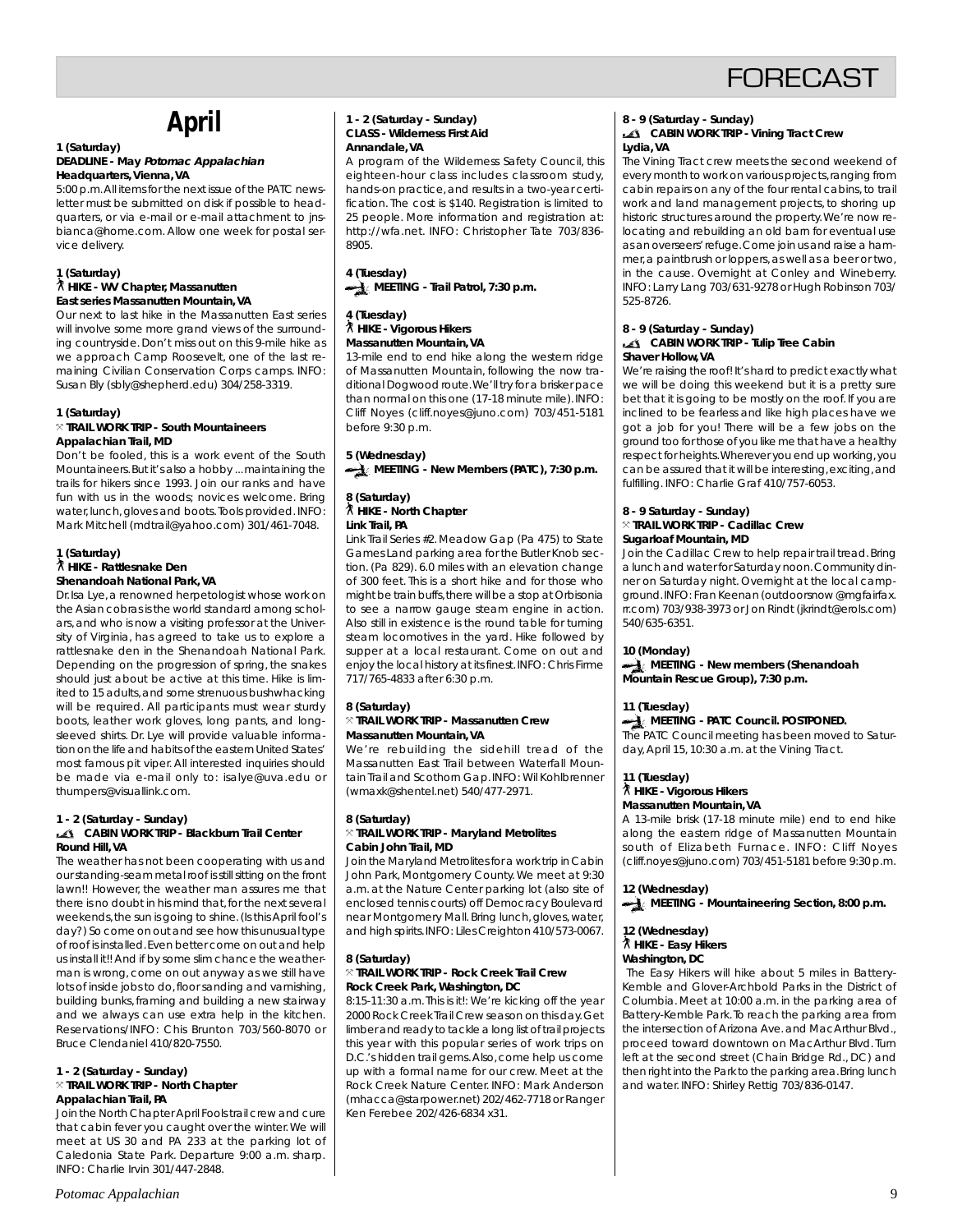# **FORFCAST**

#### **14 (Friday)** ` **HIKE - Advanced Hikers North District, Shenandoah National Park, VA**

Fast hike on an approximate 15-mile Hull School, Piney Branch, Piney Ridge and AT circuit. This is a great workout hike with lots of variety in terrain. The leader is in training for the Dogwood so speed is the objective for this hike. Meeting place is in Northern Virginia. INFO: Donna Brother 703/435-8315, before 9:30 p.m.

#### **15 (Saturday)**

#### **MEETING - PATC Council, 10:30 a.m. Vining Tract Lydia, VA**

This meeting was rescheduled from Tuesday, 4/11.

#### **15 (Saturday)** } **TRAIL WORK TRIP - South Mountaineers Appalachian Trail, MD**

You may find this day less taxing if you spend it in the woods with the South Mountaineers. Trail maintenance is FUN, a hobby for many, certainly not like doing taxes. Novices welcome. Bring water, lunch, gloves and boots. Tools provided. INFO: Mark Mitchell (mdtrail@yahoo.com) 301/461-7048.

#### **15 (Saturday)**

#### **CLASS - Outdoor Leadership & Wilderness Risk Management (REI)**

**REI, Baileys Crossroads, VA**

10:30 a.m.- 4:30 p.m. This class looks at the other side of wilderness survival skills: avoiding the survival situation. This class covers planning, preparation, safety management, risk assessment, time control planning, and leadership. The class is taught by Christopher Tate, Director, Wilderness Safety Council. The course fee is \$75, and includes text, course materials, and a copy of Outdoor Leadership, by John Graham. Registration/INFO: REI 703/379-9400.

#### **15 (Saturday)** ` **HIKE - Mason-Dixon Trail Series #3 North of York, PA**

A moderately paced 20-mile hike from Conewego Heights to Wrightsville, PA. A car shuttle is required. Mason-Dixon trail map 3. INFO: Jack Thorson 703/339- 6716 or William Needham 410/884-9127.

### **15 - 16 (Saturday - Sunday)**  $\times$  Trail work trip

#### **Central District, Shenandoah National Park, VA** Having a hard time getting out of the winter dol-

drums? (Want to know from whence came that term, "doldrums?") Well, at least you've built up your upper body strength, shoveling snow. Come out and help a crew of trailbuilders rebuild a section of the Appalachian Trail in Shenandoah National Park! That's right! Dig, again! Have fun, moving and sifting dirt back into the treadway. Meet at 9:30 a.m. on Saturday at the Timber Hollow Overlook on Skyline Drive. Reservation/INFO: Don White (whitedh@ hotmail.com) 703/443-1572.

#### **15 - 16 (Saturday - Sunday) CLASS - Chainsaw Certification (ATC) Round Hill, VA**

PATC Overseers: ATC will be holding a chainsaw class April 15-16 at Blackburn Trail Center near Round Hill, Virginia. Anyone who still wishes to use a chainsaw on the AT and has not gone through a course in the last two years must complete the two-day class and be tested on their skills in the field. If you have chainsaw experience and are interested please call me ASAP. Class space is limited to 15 people. INFO: Heidi Forrest 703/242-0693 x12. **Exactburn Irail Cent**<br>Since who still wishes the<br>And has not gone through<br>the metal complete the the<br>perfence and are interesting the perfence and are interesting<br>subscribed is limited to

#### **15 - 16 (Saturday - Sunday)** } **TRAIL WORK TRIP - Blue & White Crew Central District, Shenandoah National Park, VA**

The Blue and White Crew will welcome spring in the Central District of Shenandoah National Park. The crew will be overnighting at the Rock Spring Cabin. Weekend work will include a trail rehab project and some spring cleaning at the cabin. Saturday dinner and Sunday breakfast will be pot-luck. Visit the Blue and White website at http://sites.netscape.net/ kerrysnow for a Crew calendar and overseer information. INFO: Kerry Snow (KerrySnow@prodigy.net) 301/570-0596 or Charles Hillon (hillon@erols.com).

#### **15 - 16 (Saturday - Sunday)** } **Cajun TRAIL WORK TRIP - North District Hoodlums North District, Shenandoah National Park, VA**

Jambalaya! Come and help work on the trails in the North District of SNP and be rewarded afterwards with some of the best Cajun cookin' this side of N'arlins, I garontee! No experience necessary — tools provided. Bring work gloves, lunch and a smile. Overnight stay at Indian Run Hut within the park. Come for the day, stay for the evening meal, or spend the entire weekend. The crew meets at 10:00 a.m. at Piney River Ranger Station in the North District. RSVP/ INFO: George Walters (gjwalters@erols.com) 410/ 426-2724.

## **18 (Tuesday) MEETING - The Futures Group, 7:00 p.m.**

#### **18 (Tuesday)** ` **HIKE - Vigorous Hikers Route 55, VA/WV line**

An 18-mile circuit hike from the Rt. 55 VA/WV line south down the valley to Waites Run and then north on the Tuscarora Trail with one foot in West Virginia and the other in Virginia. INFO: Cliff Noyes (cliff.noyes @juno.com) 703/451-5181 before 9:30 p.m.

#### **19 (Wednesday)** ` **HIKE - Easy Hikers Great Falls, VA**

Hike 4 or 5 miles on a loop from Great Falls to Difficult Run and back. Meet at Great Falls parking lot at 10:00 a.m. Bring food and water. INFO: Paul Van Order 703/ 536-4378.

#### **22 (Saturday) SPECIAL EVENT - Earth Day Waynesboro, PA**

Earth day activities at Renfrew Park, Waynesboro, PA. INFO: Kathy Seiler 717/794-5628.

#### **22 (Saturday)** ` **HIKE - Northern Shenandoah Valley Chapter North District, Shenandoah National Park, VA**

The Peak. Join the NSVC on a six-mile hike of moderate difficulty; four miles on unmaintained trails and roads and ascending 2000 feet. We will hike the Mt. Marshall Trail from the Rt. 625 trailhead, west of Washington, VA, until we reach Thoroughfare Gap. We then follow abandoned trails up to the summit of The Peak, stopping at viewpoints. We will descend toward the trailhead by using old logging and farm roads on the south ridge of The Peak, passing through the site of the old "Peach Valley Orchard", and stopping enroute to see the ruins of the cottage Aubrey Miller Wood built around 1900. Sketch map and historical information provided. INFO: Walt Smith, (wsmith@ visuallink.com) 540/678-0423.

#### **22 (Saturday)** ` **HIKE - White Oak Canyon/Cedar Run Central District, Shenandoah National Park, VA**

Hike the White Oak Canyon-Cedar Run loop for an excellent wildflower display. This 9+ mile trip has an elevation gain of approximately 2000 feet and will be taken at a moderate pace suitable for hikers in decent shape. See Circuit Hikes in Shenandoah National Park for additional details. RSVP/Info: Janet Dombrowski 703/243-4232 before 9:30 p.m.

## **22 (Saturday)** ` **HIKE - Natural History Wildflower hike Turkey Run Park, VA**

Here's that traditional PATC hike that we do every April. This five mile hike will take us along the Turkey Run Creek, where some of the most varied and striking spring ephemeral wildflowers in the DC area can be seen. Up to 50 species can be found. Please note, this is a wildflower identification hike, but several stream crossings and some rough walking will be required. Reservations/INFO: Bob Pickett 301/681-1511.

### **22 (Saturday)**

#### } **TRAIL WORK TRIP - Maryland Metrolites Cabin John Trail, MD**

Join the Maryland Metrolites for a work trip in Cabin John Park, Montgomery County. We meet at 9:30 a.m. at the Nature Center parking lot (also site of enclosed tennis courts) off Democracy Boulevard near Montgomery Mall. Bring lunch, gloves, water, and high spirits. INFO: Liles Creighton 410/573-0067.



#### **22 (Saturday)** } **TRAIL WORK TRIP - Rock Creek Trail Crew Rock Creek Park, Washington, DC**

8:15-11:30 a.m. No need to skip a work trip this weekend because of Easter Sunday. The Rock Creek Trail Crew, which by now will have a hip new name, will be working on the trails on Saturday morning, leaving plenty of time for Easter outfits and egg hunts on Sunday. Meet at the Rock Creek Nature Center. INFO: Mark Anderson (mhacca@starpower.net) 202/462- 7718 or Ranger Ken Ferebee 202/426-6834 x31.

## **22 - 23 (Saturday - Sunday)**

#### **CABIN WORK TRIP - Tulip Tree Cabin Shaver Hollow, VA**

As we approach each new stage of construction of this beautiful cabin there is a sense that the hard part is over now and the next phase will be much easier and go much faster. WRONG! It is all hard work and it is all complicated by the fact that we are doing things that modern man has forgotten how to do. Join our crew in the final stages (last 2 years) of the construction of this marvel of ancient engineering. INFO: Charlie Graf 410/757-6053.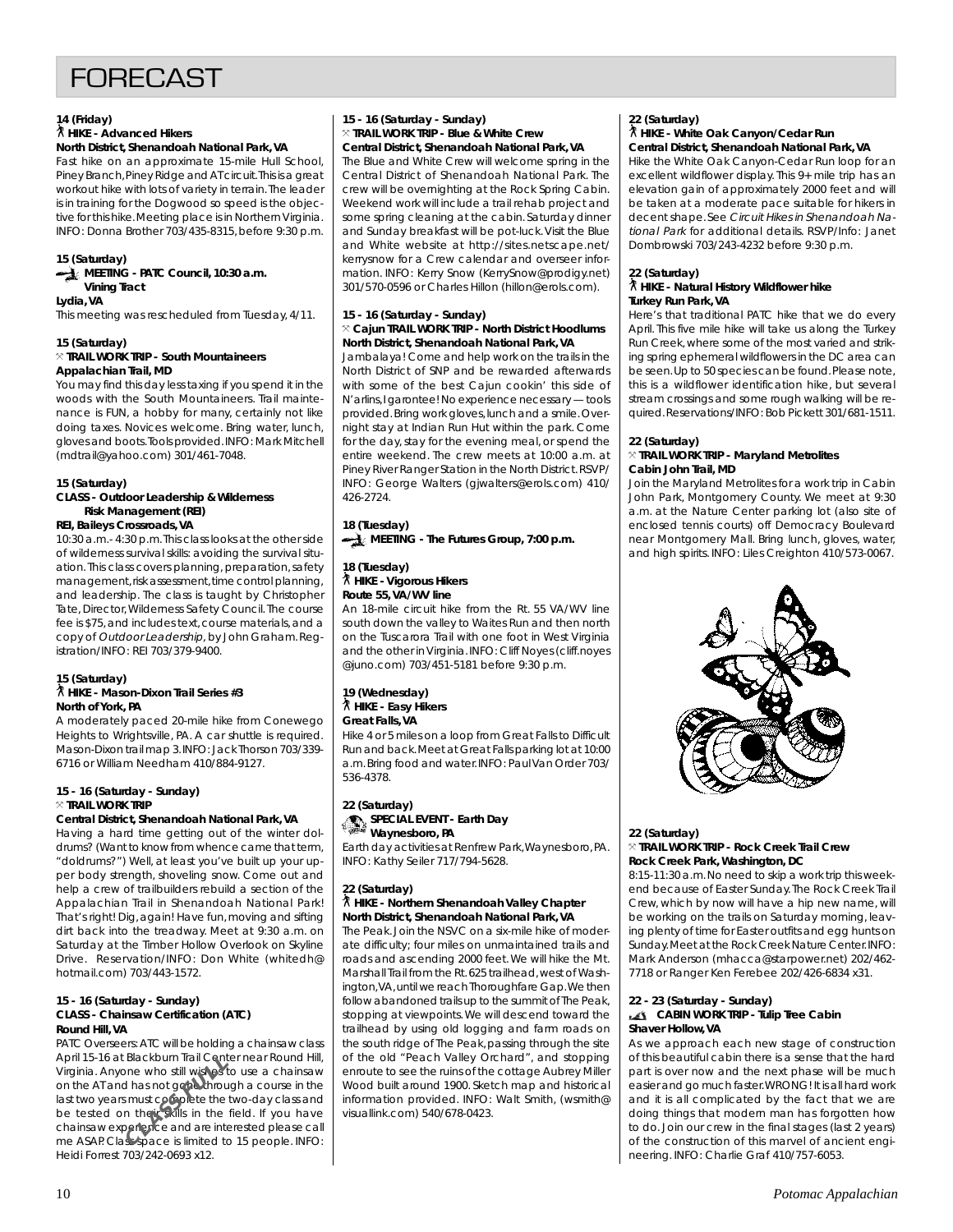

#### **22 - 23 (Saturday - Sunday) CABIN WORK TRIP - Cadillac Crew Highacre, Harpers Ferry, WV**

Join the Cadillac Crew as we continue landscaping and weed control on the grounds at Highacre House. We'll also finish removing the last of the undesirable trees according the overseer's plan. Bring a lunch and water for Saturday noon. Community dinner on Saturday night. Overnight at Highacre. INFO: Fran Keenan (outdoorsnow@mgfairfax.rr.com) 703/938-3973 or Jon Rindt (jkrindt@erols.com) 540/ 635-6351.

#### **25 (Tuesday) MEETING - Shenandoah Mountain Rescue Group (Business meeting), 7:30 p.m.**

#### **25 (Tuesday)** ` **HIKE - Vigorous Hikers Carderock, MD**

A 16-mile out and back hike along the tow path from Carderock — to get the kinks out before the Dogwood. INFO: Cliff Noyes (cliff.noyes@juno.com) 703/451-5181 before 9:30 p.m.

#### **26 (Wednesday) CLASS - Edible Wild Plants (REI) REI, Baileys Crossroads, VA**

7:30 p.m. Boiled nettle, cactus pulp, and ground nuts may actually be edible, but they don't sound real tasty. And what happens if you made a mistake and pulled up the wrong plant? Strangely enough, edible, tasty, nonpoisonous plants can be found in the forests and meadows of the Mid-Atlantic throughout the seasons. Earth Connections' Tim MacWelch will detail identification and preparation for some local favorites that you can find in the spring. INFO: REI 703/379-9400.

#### **26 (Wednesday)** ` **HIKE - Easy Hikers C&O Canal, MD**

Meet 10:00 am at Carderock Recreation Area parking lot (west up river). We will hike 6.3 miles to Great Falls and back. Bring lunch and water. INFO: Irene Kramm 703/780-8568.

#### **27 (Thursday) CLASS - Edible Wild Plants (REI) REI, College Park, MD**

Same as 4/26 except at College Park. INFO: REI 301/ 982-9681.

#### **29 (Saturday)** ` **HIKE - WV Chapter Massanutten Mountain, VA**

Okay guys, you've made it this far. Now for the final hike in the MME series. We'll start at Camp Roosevelt (a Civilian Conservation Corps camp) and finish in New Market making this a 9.3 mile hike. 600 foot elevation gain. INFO: Susan Bly (sbly@shepherd.edu) 304/258-3319.

#### **29 (Saturday)** } **TRAIL WORK TRIP - North Chapter**

**Tuscarora Trail, PA**

For meeting place and other details, call Charlie Irvin, 301/447-2848.

## **29 (Saturday)** ` **HIKE - Family Hike Roosevelt Island, VA**

Great close-in spring hike for families with children ages 7-12. Hike along the Potomac River from Roosevelt Island to Cabin John Bridge. Moderate activity, 4+ miles, rock hopping, great for kids. Will

need to shuttle vehicles. Bring lunch, water, sturdy boots, and hat. Meet at Roosevelt Island parking lot at 9:00 a.m. near trail head of Potomac Heritage Trail. INFO: Terry Cummings 410/489-4594.

#### **29 (Saturday)** ❖ **SPECIAL EVENT - Dogwood Half-Hundred Powells Fort Camp, GWNF, VA**

The fifteenth annual 50km one-day hike will again be on the Massanutten Mountain course. But this year it has a new twist. The course is now in a sort of figure eight configuration. Any way you look at it, it is always a fun way to spend a spring day. To help with checkpoints, registration, transportation, food, etc. contact Dogwood 2000 coordinator Ric Francke and he'll be glad to have you. INFO: Ric Francke (fbfrancke@aol.com) 703/356-2106.

#### **29 - 30 (Saturday - Sunday) CABIN WORK TRIP - Blackburn Trail Center Round Hill, VA**

This weekend we will be undertaking a very exciting and highly technical job requiring great skills. The moving of a pit privy!! Even better, this job will be directed and led in person by the Trailboss. Don't miss this once in a lifetime opportunity; as openings for this project are limited call now for reservations. Actually, if this does not really sound appealing, we do have many other jobs underway including the new metal roof, building bunks, some paint, sanding and varnish work all of which will be under the capable eye of Bruce. Reservations/INFO: Chis Brunton 703/560-8070 or Bruce Clendaniel 410/820-7550.



#### **1 (Monday) DEADLINE - June Potomac Appalachian Headquarters, Vienna, VA**

5:00 p.m. All items for the next issue of the PATC newsletter must be submitted on disk if possible to headquarters, or via e-mail or e-mail attachment to jnsbianca@home.com. Allow one week for postal service delivery.

**2 (Tuesday) MEETING - Trail Patrol, 7:30 p.m.** 

**3 (Wednesday)** MEETING - New Members (PATC), 7:30 p.m.

#### **6 (Saturday)** } **TRAIL WORK TRIP - South Mountaineers Appalachian Trail, MD**

Enjoy a comfortable weather day with the South Mountaineers. Get dirty and have fun as we maintain the AT, giving back to our treasured resource. Novices welcome. Bring water, lunch, gloves, and boots. Consider sunscreen; foliage has not appeared on the trail yet. INFO: Mark Mitchell (mdtrail @yahoo.com) 301/461-7048.

# **6 (Saturday)** ` **HIKE - Natural History Trillium Hike G. Richard Thompson WMA, VA**

Join Bob Pickett for a seven-mile hike along the Appalachian Trail near Sky Meadows, VA. This is botanically rich area, known for its famous white trillium display. Yellow lady slippers and showy orchis should also be in flower. The warblers should be calling, the snakes crawling and we might even find some morels! Reservations/INFO: Bob Pickett 310/681-1511.

**6 - 7 (Saturday - Sunday)**

#### } **TRAIL WORK TRIP - North Chapter Appalachian Trail, PA**

Meet at US 30 and PA 233 at the parking lot of Caledonia State Park. Departure 9:00 a.m. sharp. INFO: Charlie Irvin 301/447-2848.

#### **6 - 7 (Saturday - Sunday) CLASS - Wilderness First Aid Annandale, VA**

A program of the Wilderness Safety Council, this eighteen-hour class includes classroom study, handson practice, and results in a two-year certification. The cost is \$140. Registration is limited to 25 people. More information and registration at: http://wfa.net. INFO: Christopher Tate 703/836-8905.

### **8 (Monday)**

#### **MEETING - New members (Shenandoah Mountain Rescue Group), 7:30 p.m.**

**9 (Tuesday) MEETING - PATC Council, 7:00 p.m. sharp.** 

### **10 (Wednesday)**

**MEETING - Mountaineering Section, 8:00 p.m.**

## **13 (Saturday)**

#### } **TRAIL WORK TRIP - Massanutten Crew Massanutten Mountain, VA**

We're rebuilding the sidehill tread of the Massanutten East Trail between Waterfall Mountain Trail and Scothorn Gap. INFO: Wil Kohlbrenner (wmaxk@shentel.net) 540/477-2971.

### **13 (Saturday)**

#### } **TRAIL WORK TRIP - Maryland Metrolites Cabin John Trail, MD**

Join the Maryland Metrolites for a work trip in Cabin John Park, Montgomery County. We meet at 9:30 a.m. at the Nature Center parking lot (also site of enclosed tennis courts) off Democracy Boulevard near Montgomery Mall. Bring lunch, gloves, water, and high spirits. INFO: Liles Creighton 410/573-0067.

#### **13 (Saturday)**

#### } **TRAIL WORK TRIP - Rock Creek Park Crew Rock Creek Park, Washington, DC**

8:15-11:30 a.m. Because of the Leap Year, we were only able to work in one work trip during the month of May. Don't miss this once-this-month chance to help improve Rock Creek's hiking trails. Meet at the Rock Creek Nature Center. INFO: Mark Anderson (mhacca@starpower.net) 202/462-7718 or Ranger Ken Ferebee 202/426-6834 x31.

#### **13 - 14 (Saturday - Sunday)**

#### **CABIN WORK TRIP - Blackburn Trail Center Round Hill, VA**

We will be continuing to work on the jobs listed for our April trips. Plan now to join us and give a little back to the Club while enjoying the beautiful May weather in the Blue Ridge. Reservations/INFO: Chris Brunton 703/560-8070 or Bruce Clendaniel 410/820- 7550.

**16 (Tuesday)**

**MEETING - The Futures Group, 7:00 p.m.** 

**20 (Saturday)**

#### } **TRAIL WORK TRIP - North Chapter Tuscarora Trail, PA**

For meeting place and other details, call Charlie Irvin, 301/447-2848.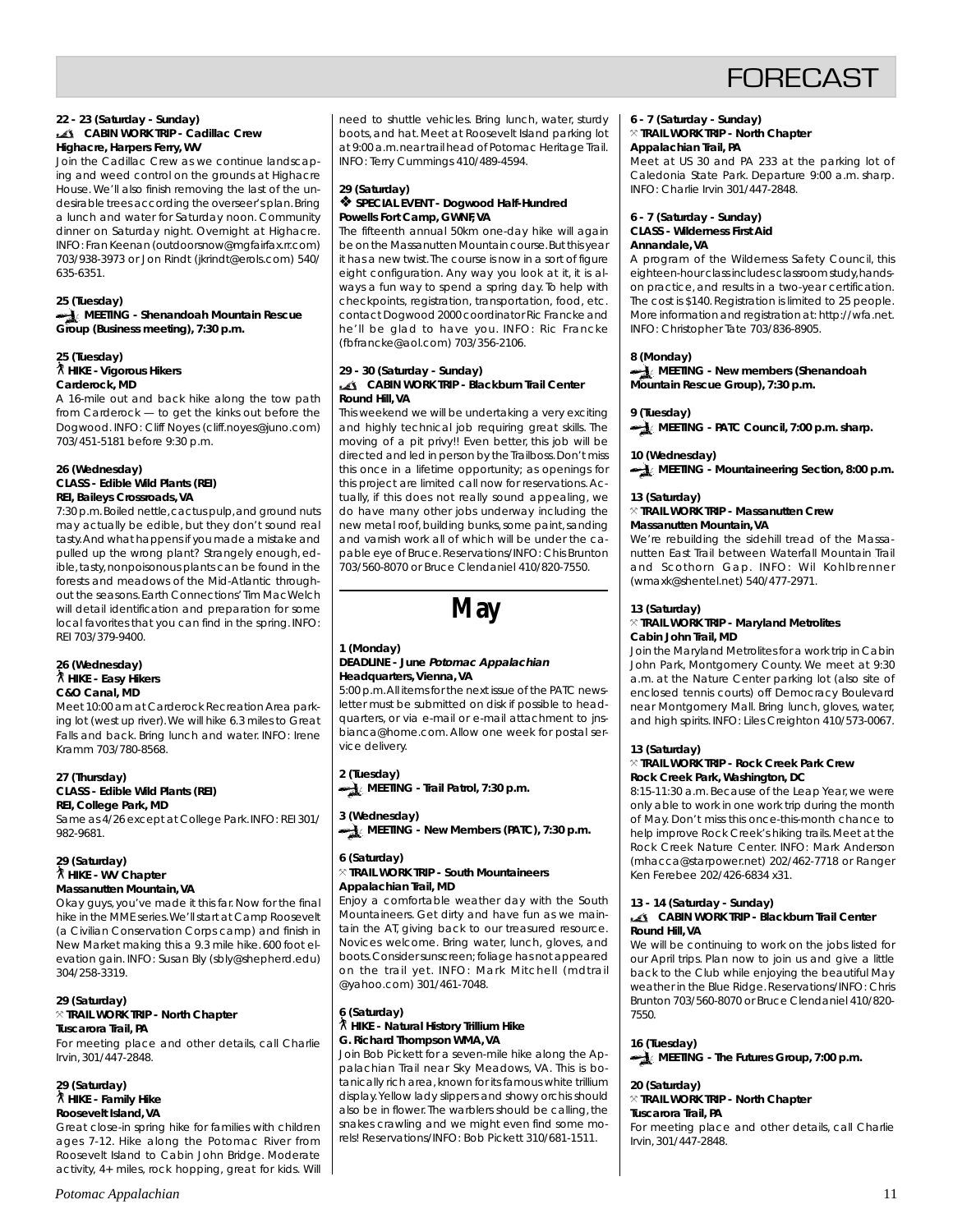

#### **20 (Saturday)** } **TRAIL WORK TRIP - South Mountaineers Appalachian Trail, MD**

You have seen our ads, why not join us? We are a fun-loving social group that goes home happy and tired — like when you were a kid. Bring water, lunch, gloves, boots, and sunscreen (foliage still not out along the trail). INFO: Mark Mitchell (mdtrail @yahoo.com) 301/461-7048.

#### **20 - 21 (Saturday - Sunday)** } **TRAIL WORK TRIP Central District, Shenandoah National Park, VA**

Having a hard time getting out of the winter doldrums? (Want to know from whence came that term, "doldrums?") Well, at least you've built up your upper body strength, shoveling snow. Come out and help a crew of trailbuilders rebuild a section of the Appalachian Trail in Shenandoah National Park! That's right! Dig, again! Have fun, moving and sifting dirt back into the treadway. Meet at 9:30 a.m. on Saturday at the Timber Hollow Overlook on Skyline Drive. Overnight accommodations at Pocosin Cabin.

Reservation/INFO: Don White (whitedh @hotmail. com) 703/443-1572.

#### **27 - 28 (Saturday - Sunday)** } **TRAIL WORK TRIP - North Chapter Appalachian Trail, PA**

Meet at US 30 and PA 233 at the parking lot of Caledonia State Park. Departure 9:00 a.m. sharp. INFO: Charlie Irvin, 301/447-2848.

### **30 (Tuesday)**

**MEETING - Shenandoah Mountain Rescue Group (Business meeting), 7:30 p.m.**

# **Air Pollution in Appalachia: Spotlight on all Species**

 $\mathbf{A}$  long ridges, especially on westward fac-<br>taing slopes of the Appalachian Mountains (from Maine to Georgia and Alabama) trees of every major species are in decline. Symptoms include very slow growth, early leaf drop, snap-offs, root decay, discolored foliage, and premature death. Ground-level ozone and acid rain are the likely culprits. These pollutants acidify the soil and cause a deadly chain reaction. Nutrients are leached from the soil, toxic aluminum poisons the trees, and the health of the forest collapses. With a weakened immune system, the trees become much more vulnerable to drought, frost, and attacks from pests like the wooly adelgid and the gypsy moth. The majority of air pollutants are caused by emissions of sulfur dioxide and nitrogen oxide from coalburning power factories of the Ohio and Tennessee Valleys, the industrial heartland. Because the Appalachian forests are downwind, we are reaping the bleak effects of serious forest decline and high mortality.

An increasing number of Eastern lakes and streams have also become acidic and can no longer support life. The pollutants that damage and kill trees have caused the disappearance of freshwater fish and invertebrates and contribute to the decline of amphibians. Visibility (the distance and clarity that one can see landscape features) is seriously degraded because of sulfate particles, originating from sulfur dioxide emissions.

The air pollution affecting ecosystems is also threatening human health. From maple syrup production to tourism to recreation to healthcare, an increasingly diverse number of interest groups are concerned about air pollution's effects on the eastern United States.

Here are some facts concerning coal burning power utilities and their impact on Appalachian forests:

- Despite the fact that air pollution emissions decreased nationwide due to Clean Air legislation, the Appalachians are seeing higher rates because the demand for electricity has increased and because prevailing winds carry emissions from high smoke stacks of the Midwestern utilities to the East.
- Power factories are responsible for 70% of sulfur dioxide emissions and 35% of nitrogen oxide emissions.
- Requiring the nation's older power factories to meet current coal-burning factory standards would reduce utility-generated air pollution by 75%.
- In the Great Smoky Mountain National Park, sulfur particles, which impair visibility, rose 21% from the years 1984 to 1995.
- In fifty years, visibility in the Southern Appalachians has decreased from an average of 93 miles to 22 miles due to human activity.
- With present legislation, it will take 300 years for the view shed to return to normal visibility.
- According to the Appalachian Forest Action Project, upland forests are losing trees at 3-5 times the rates documented in the '60's and 70's.
- The average pH of rain in the East is  $< 4.5$ , which is about 10X more acidic than normal (5.5), due to emissions of sulfur and nitrogen oxides.
- Over the past 15 years, ground level ozone has caused agriculture and forestry losses of about \$40 billion per year.

## **What You Can Do to Reduce Air Pollution**

**Influence Congressional action.** Contact your representative and senators and let them know how you stand on the issues of regional haze, ground-level ozone, and acid rain. And don't forget to send letters to local and state decision-makers as well.

**Reduce Energy Production.** Energy production is the greatest source of air pollution. At home and work we can all conserve energy by reducing, reusing and recycling. By reducing our use of energy, we help decrease the amount that is produced, and the pollution created by utility factories.

**Change Transportation Habits.** Automobiles are another major source of air pollution. By buying more fuel-efficient vehicles, consumers can change the attitudes and practices of the automobile industry. These kinds of decisions could help encourage the production of cleaner electric cars. Also, carpooling, bicycling, and mass transportation decrease air pollution, especially at peak times. Keeping tires sufficiently filled and automobile pollution control devices in proper working order are two important ways to help.

Education is vital to any attempt to improve our air quality. There are many options. *See Pollution, page 15*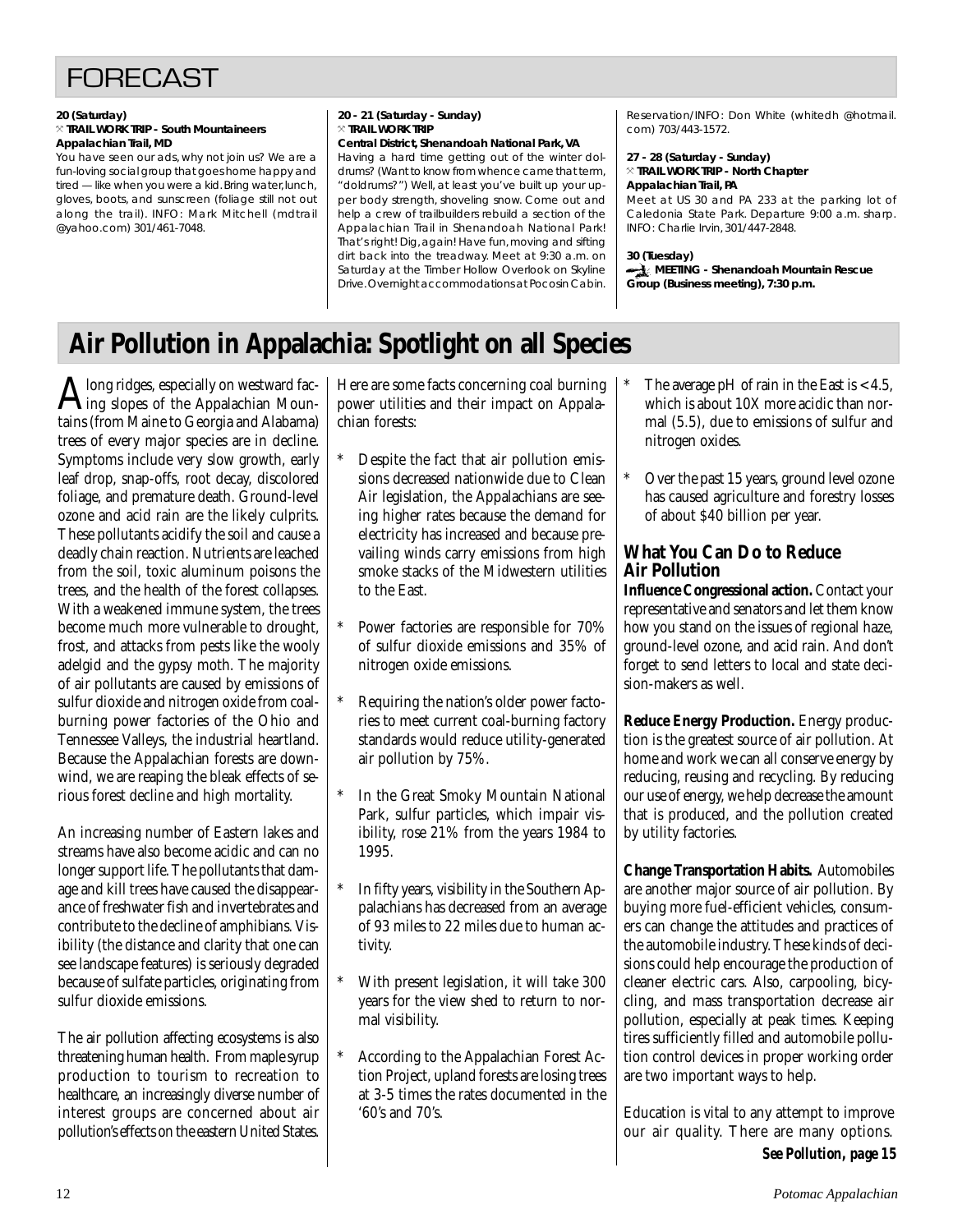## *Lyme Disease, from page 1*

percent, but strengths of over 40 percent should be avoided. Repellents are usually effective anywhere from four to 12 hours, depending on the formulation and such conditions as evaporation, perspiration, and water exposure. As with any chemical, there are precautions that should be taken. DEET is poisonous if taken by mouth, leading to shock, seizures, and coma. Problems have also resulted from absorption through the eyes or open cuts. Twenty percent of the dose applied will be absorbed into the bloodstream, and it is found in the urine for days after use. If used in high concentrations over a period of several days, individuals may experience sleep disturbances, irritability, and memory impairment. After using DEET, you should wash it off with soap and water when the day in the outdoors is finished. DEET should not be used under clothing or by pregnant or nursing women. Still, for all its precautions, DEET is considered safe if used as directed, even on children. And you don't need to entirely cover the exposed skin with DEET. A little here and there is usually enough to ward off most insects, including ticks.

The only other commonly used and effective chemical for prevention of tick bites is permethrin. Permethrin is a synthetic product manufactured from pyrethrins, a natural compound found in the head of chrysanthemums. Unlike DEET, permethrin is an insecticide, meaning that it not only causes insects to avoid you, but it actually kills them. Permethrin is sold in a concentration of 0.5 percent as a spray and is meant only for use on the clothing. It should not be applied directly to the skin. The chemical has a strong attraction for fabrics, and thus little of it moves from clothing to the adjacent skin. However, it will remain on the clothing for some time, even after washing. There is risk of skin irritation, contact dermatitis, asthma, and nerve damage, but the risk is low if used according to directions. The risk of contact dermatitis is increased in individuals allergic to ragweed, marigolds, daisies, and, of course, chrysanthemums. All of these plants are from the same family, and, if allergic to one, it is likely that you are allergic to all. Permethrin is listed as a possible cancer-causing agent, but the jury is still out on that one.

No matter which repellent you use, you must adhere to certain precautions. The U.S. Environmental Protection Agency has issued the following guidelines on the safe use of insect repellents:

- Use just enough repellent to lightly cover the skin. Don't saturate it.
- Apply repellents only to exposed skin, clothing, or both. Don't apply under clothing.
- Avoid contact with eyes and mouth. Don't apply to children's hands, because they are likely to touch their eyes or mouth. And be sure to wipe the palms of your hands.
- Never use over cuts or on irritated skin.
- Don't breathe in aerosols.
- Don't reapply frequently.
- Once inside, wash hands and treated areas well with soap and water.

## **Lyme Vaccine**

The newest weapon in the arsenal against Lyme disease is not an insect repellent at all, but a vaccine. The product is marketed by Smith Kline Beecham under the trade name Lymerix, and requires a doctor's prescription. It is given as a course of three injections, and it is important to get all three shots for the vaccine to be effective.

 Recently, an accelerated dosing schedule has been released for Lymerix. Originally, the series of shots was given at zero, one, and 12 months. This has now been updated to zero, one, and either two or six months after the initial dose. This is good news, as the vaccine is only 50 percent effective after the second dose, but 78 percent effective after the third dose. Experts also recommend booster doses to maintain immunity. The first booster should be given 12 months after the first dose, then repeated every other year, depending on the level of antibodies in your system. The vaccine works by stimulating antibodies in the gut of a feeding tick. Therefore, a person needs to have acquired adequate antibody levels at the time of the bite in order to be protected. The vaccine is also being approved for use in children as young as four years old.

## **Always Perform a Tick Check**

Whenever you have been out in an area that you suspect may have ticks present, it is always advisable to do a complete "tick-check" when you get back from your day's outing. Remove all clothing and check yourself (or

be checked by a friend) carefully, being especially mindful in areas such as the armpits, behind the knees, the groin area, and anywhere else that you think ticks might hide. Even if you are bitten, transmission of infection from a tick to you is not likely to occur for at least 36 hours after the tick attaches itself to you. If you find any ticks, they should be removed using fine-tipped tweezers. DO NOT use petroleum jelly, a hot match, nail polish, or other such items. Grasp the tick firmly and as closely to the skin as possible. With a steady motion, pull the tick's body away from the skin. The tick's mouthparts may remain in the skin, but do not be alarmed. The bacteria that cause Lyme disease are not located in that part of the tick's body.

## **What to do if You're Bitten**

Experts do not recommend using antibiotics to prevent Lyme disease after a known or suspected tick bite. Studies have shown that antibiotics provide little or no benefit since even if the tick is infected, there is still a low probability of it passing the infection on to the individual bitten. It is better to remove the tick and watch for any signs of possible infection, such as a red inflammation at the site of the tick bite after seven to 10 days. This inflammation will expand over a period of days to weeks. If you see this occurring, now is the time to get to your physician. Lyme disease can be successfully treated with antibiotics, but the earlier the treatment begins, the better. ❑

*—Vincent Ferrari, R.Ph.*

*Vince Ferrari is a pharmacist. If you have any questions about Lyme disease prevention or treatment, ask your doctor or pharmacist or check out the CDC website (see the resources box.)*

### **Resources**

Barbour, Alan G., MD

Lyme Disease; The Cause, the Cure, the Controversy, The Johns Hopkins University Press, 1966 Update on Infectious Diseases, Lyme Disease. Pharmacist's Letter; February, 2000. The Lancet: Volume 352, Number 9127 15 August 1998

## **Web Sites**

The Centers For Disease Control http://www.cdc.gov/od/oc/ media/fact/ lyme.htm

Helix Heathcare Education, Learning And Information Exchange http://www.helix. com/

Lymerix, Smith Kline Beecham http://www.lymerix.com/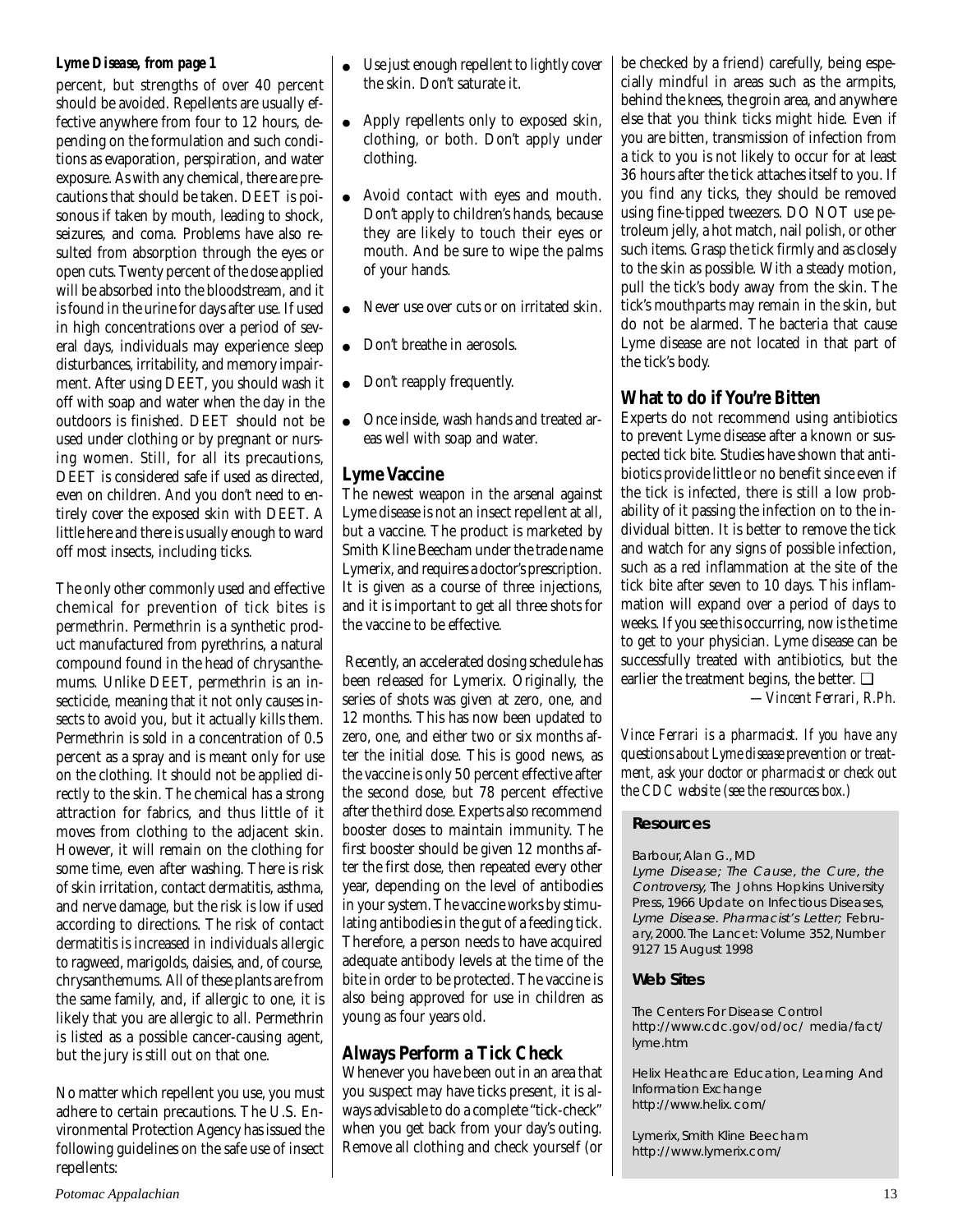## **NEW NOTICES**

**WANTED: USED WORKING CAROUSEL SLIDE PRO-JECTORS.** If you have a working carousel projector you no longer use, PATC could use it for meetings and classes held at HQ. The last working projector disappeared more than a month ago and has not returned. If interested please drop it by HQ or give us a call at 703/242-0693 ext. 11 or 12.

**SLOW HIKER (10 MILES PER DAY)** who has done 1200 miles of AT seeks companions for sections of the southern half: Catawba to Daleville,Va. (June 5-7), Daleville to Glasgow (June 8-13), Glasgow to Tyro, Va. (June 14-18), Tyro to Rockfish Gap VA (June 19-21), Franklin to Nantahala River NC (June 27-30), Nantahala R. to Fontana (July 1-3), Fontana to Davenport Gap (July 4-11), Davenport Gap to Allen Gap (July 12-16), Springer Mt. To Hiawasse, Ga. (Aug 2-9), Hiawassee to Franklin, NC (Aug 10-14), Allen Gap to Erwin, Tenn. (Aug 15-20), Erwin to El Park, NC (Aug 21-24), Elk Park to Damascus, Va. (Aug 25-31), Damascus to Troutdale, Va. (Sept 11-15), Troutdale to Atkins VA (Sept 16-17), Atkins to Bland VA (Sept 18-22), Bland to Pearisburg , Va. (Sept 23-26), Pearisburg to Catawba , Va. (Sept 27- Oct 3), Rockfish Gap to Front Royal , Va. (Oct 4-14). George Meek ("Poet") 703/875-3021 or gmeek@mciworld.com.

**PAIR OF PETER LIMMER BOOTS:** These are widely recognized as the best hiking boots made in the U.S., built to measure by Peter Limmer & Sons in Intervale, NH. I have a pair of men's boots, sized around 13 or 13 1/2, made for me some years back and completely rebuilt recently. Sad to say, my aging feet no longer fit in them since the rebuild, so they're available at the \$100 cost of the rebuilding. The payment will be donated directly to PATC, so we will all benefit. Call Richard Frankel, 202/547-3118, to arrange a try-on.

**SNP-PATC TRAIL CREW WEBSITES.** The trail crews in the three Districts of Shenandoah National Park are on the web. Visit the sites to find out about upcoming worktrips, to see photos of previous projects, or to learn about opportunities in the Park. The addresses for the web pages are: North District: http://www.patc.net/hoodlums/index. html Central District: http://sites.netscape. net/ kerrysnow/homepage and South District: http:// www.geocities.com/mkarpie/districtnews/ index.html

## **VOLUNTEER OPPORTUNITIES**

**PA INDEXER WANTED.** Is there any member out there with a computer at home and e-mail who can type the indexes for each month's newsletter? I have done January & February and can e-mail you a copy to see how it is done. I would prefer to just have each month's list kept together. I can work the year's index together. You could e-mail the list back to me at the end of each month. Also needed is someone to type onto computer diskette the index from cards that already are in alpha order. Call Carol Niedzialek, Archivist, 301/439-1654.

**WANTED: PATC MEMBER WITH SALES EXPERIENCE** to review the PATC sales effort at the Vienna headquarters. For more details please call John Richards at 703/642-1296 or email to LDAPCR @aol.com

**FINANCE COMMITTEE SEEKS VOLUNTEER** with grant writing experience. If you have some experience writing grants and would like to help PATC, please contact John Richards, 703/642-1296 or ldapcr@aol.com.



**FOURTH YEAR OF THE KEYSTONE TRAIL CREW.** Keystone Trail Crew, sponsored by KTA, will be having three weeks of TrailCare in June. The workweek runs from Thursday through Monday. The dates are June 8 through 12, Quehanna Trail; June 15 through 19, Chuck Keiper Trail and June 22 through 26, Mid State Trail Southern Extension. Meals and lodging will be provided. If you can spare a week, volunteer a weekend, or come for just a day or two, please think about signing up. No volunteer will be turned away. Forward all inquiries to Joe Healey, 93 Cedarwood Drive, Laflin, PA 18702, e-mail jnlhealey@aol.com, or feel free to call him at 570/655-4979. Detailed information and a map directing you to the respective campsite/campsites will then be forwarded.

**A COOK IS NEEDED FOR THE ABOVE TIME FRAMES.** This is a paid position and all pots, pans, etc. will be supplied, although the cook will be responsible for the purchase of the food. Cost of the food can either be reimbursed after purchase or given up front as a lump sum. If you are interested or know of someone who is, please contact Joe at 93 Cedarwood Drive, Laflin, PA 18702, e-mail jnlhealey@aol.com, or feel free to call him at (570) 655-4979.

**NEEDED: VOLUNTEER COORDINATOR—**a Club member to coordinate volunteer opportunities and place volunteers in jobs. There is currently no placement system to match volunteers with open tasks; you can devise and implement one. No experience needed, just a general understanding of Club activities and a willingness to work. Most work will take place at the headquarters in Vienna. Call Tom Johnson, vice president for volunteerism, at 410/647-8554, or e-mail him at johnts@erols.com.

**THE SALES OFFICE** is looking for volunteers interested in working as little or as long as you can manage it— Monday through Friday between 9 and 5 p.m. If interested, please contact the Sales Coordinator, Maureen Estes, by either calling headquarters at 703/ 242/0693, ext. 19, or by e-mail at patcsales@erols. com.

**NOT INTERESTED IN WORKING OUTDOORS?** PATC has a continuous need for Headquarters Volunteers willing to help out with a variety of tasks—from manning the sales desk in the evening, to providing typing or office support. It takes a lot more than trail workers to keep the Club going! INFO: Wilson Riley (wriley1226@aol.com) 703/242-0693, Ext. 11.



**PATC OVERSEERS** get BIG discounts from the following merchants who support our volunteer programs: -Blue Ridge Mountain Sports (Charlottesville/ Tidewater)-20% -Hudson Trail Outfitters (DC Metro Region) 15% -The Trailhouse (Frederick, MD) 15% -Casual Adventures (Arlington, VA) 10% -Campmor (Mail Order via PATC HQ) 10%. Check the back page of the PA for the latest trail, cabin, and shelter overseer opportunities. And all PATC members receive a 10% discount from Blue Ridge Mountain Sports. Be sure to have your membership ID or overseer ID ready when you shop.

**SHENANDOAH MOUNTAIN RESCUE GROUP** (SMRG) is seeking people interested in wilderness search and rescue. New member orientation meetings are held every month at PATC headquarters. NO EXPERIENCE IS NECESSARY. INFO: SMRG Operations 703/255-5034, then press #5.

### **HIKING VACATIONS**

**HIKING PARTNERS WELCOME** to join PATC member for July-August trip to Colorado Weminuche Wilderness . Two or three night trip over continental divide trail with probable bushwhacking down drainage to hot springs. Dates approximately 7/ 31-8/3. Denver nearest airport. INFO: J Christian Adams, e-mail jcadams@erols.com.

## **MISCELLANEOUS**

**LLAMAS FOR SALE:** a trail companion to help carry your gear. Please contact Noel Dingman for a visit to our farm. 301/831-1131, or halfaloaf@accessa. net.

**CONSERVATION BUYERS WANTED:** PATC's Trail Lands Committee has a need for individuals interested in acquiring wilderness land to help insure the permanent protection of the trails in the PATC system. These private properties would be set aside for either the trail path itself or buffer land naturally preserving the trail environment. The buyer would have the option of placing a cabin on the land for the buyer's use and enjoyment, but the cabin would be sufficiently distant from the trail to insure privacy for both the cabin owner and the trail hiker. Donating a conservation easement over the property would result in the conservation buyer being entitled to take a significant tax deduction, while gaining the satisfaction of contributing to the perpetual preservation of a PATC trail. Inquires should be address to Phil Paschall, PATC Trail Lands Committee, 118 Park St, SE, Vienna, VA 22180.

## **LOST and FOUND**

**LOST: SILVER ARROWHEAD NECKERCHIEF SLIDE,** 2 1/ 2" long, 1" wide, made with turquoise and coral. Lost Saturday, January 15 between Pen Mar Rd. and High Rock. If found, please contact or send to: Jeff Hollis, Rt. 4, Box 261, Martinsburg, WV 25401, 304/263-6974 day, 304/263-6140 evening.

# **PAID OPPORTUNITY**

**RIDGERUNNERS WANTED:** PATC is seeking a selfreliant individual to work from mid-May to Labor Day wekend along the Maryland section of the Appalachian Trail. Anyone, 18 years or older, may apply. Contact Wilson Riley at 703/242-0693 x11 or see our web page at patc.net/trailpatrol for additional information.

Notices are published free of charge for PATC members only. PATC cannot vouch for any of the advertised items. No commercial advertisement or personal notices unrelated to hiking will be accepted. Deadline for inclusion is the first day of the month preceding issuance of the newsletter. Notices will be run for 3 months unless we are otherwise advised.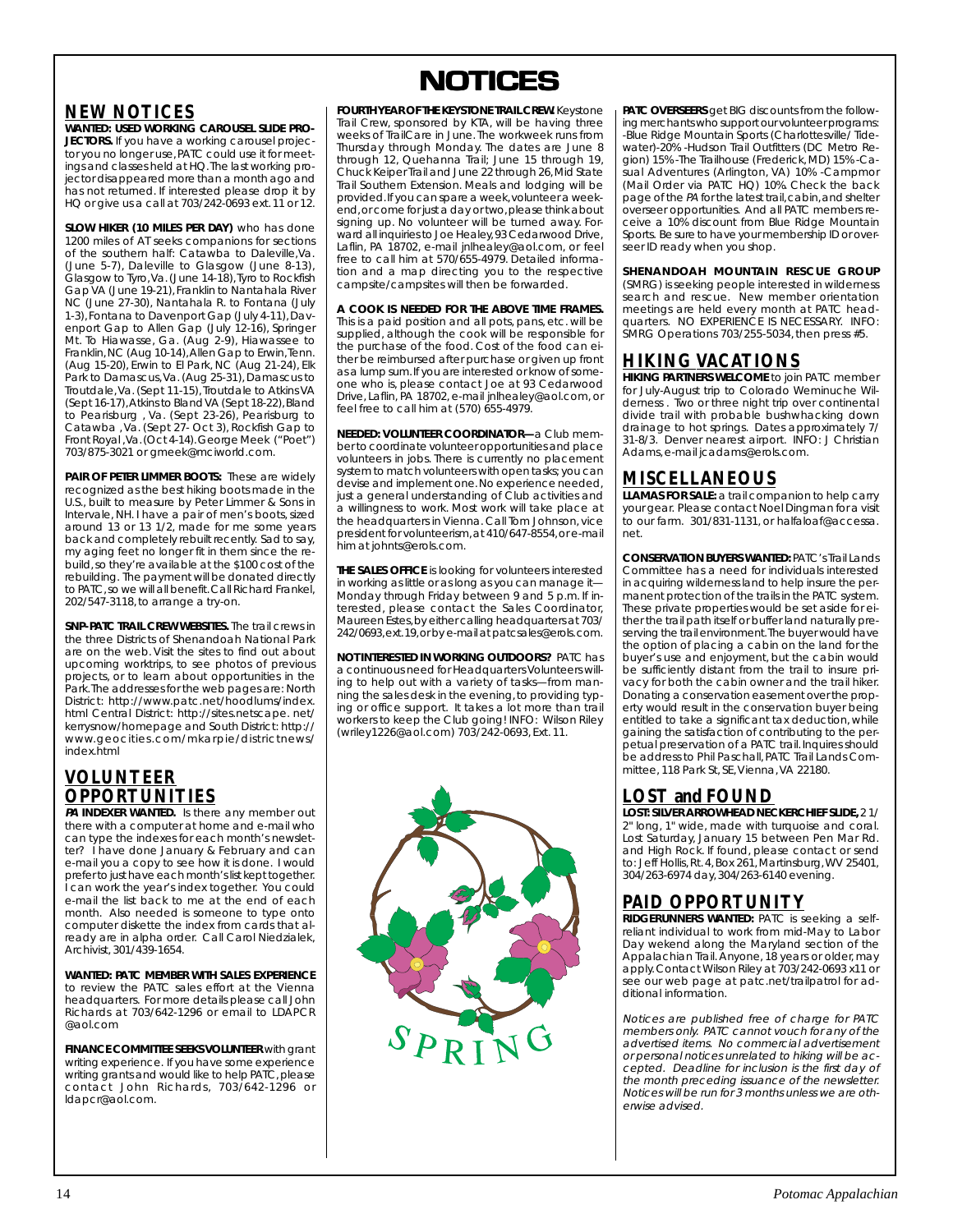### *Pollution, from page 12*

Appalachian Voices has an educational clean air video and excellent books published on the issue. For a firsthand education, take a hike in the Appalachian Mountains and see the forest decline and visibility reduction yourself. Teach people what you have learned; inspire them to take action.

In our ongoing work to preserve Virginia's natural heritage, it is vital to understand the interconnections of wildlife and wildlands. Often the spotlight is shone on an individual threatened or endangered species, but air pollution threatens all species. We don't know we cannot know—which link in our Appalachian forest chain will be the one that irreparably modifies the lands that we are striving to protect. Do your part. ❑

*—Jennifer Tetterton and Jennifer Nalbone Excerpted by permission from* Ancient Mountain Sentinel *(Summer 1999), a publication of the Shenandoah Ecosystems Defense Group.*

# **The Overseers of the Staunton River Trail**

It was a warm, sunny day in June 1995,<br>when I received a breathless call from an when I received a breathless call from an old buddy of mine. "Snow, you've got to get down here. It looks like an atom bomb hit. You won't believe it." My pal, Jay Poole, owned a small farm near Graves Mill, Virginia (he lived in the house now immortalized on the cover of Lost Trails and Forgotten People, The Story of Jones Mountain). When I finally saw the damage from the "Great Flood of '95", I had to agree with my friend. The change in the landscape around the Rapidan and Staunton watersheds suggested a cataclysm of biblical proportions. Rushing waters had taken bridges out, floated houses away, and had dumped tons of dirt, boulders and uprooted trees onto the roads and pastures of Graves Mill. Significantly, for hikers, the Staunton River trail was gone.

In the months that followed, the National Park Service pronounced the trail dead, the PATC edited the Guide to SNP to reflect the loss of the boundary trailhead, and Club volunteers advised Jones Mountain Cabin users that the lower access to the Staunton watershed was now closed. Little did we know that a well-maintained and carefully cared-for footpath was inching its way back up the mountain.

## **The Mystery Trail Crew**

In the spring of 1997, the Club began to receive anecdotal information that hikers were once again using the Graves Mill area to access the Jones Mountain Cabin. That summer, the Blue and White Crew scheduled a trip to the area, with the idea of assessing the social trail and making recommendations to the NPS. The Crew found a path that would put many "official" trails to shame. The unknown trailblazers had established a firm treadway (utilizing remaining sections of the old Staunton River Trail where possible), had cut large blowdowns away from the path, and had carefully (and regularly) weeded the new trail section. Through the rest of that season, our Crew and NPS crews assisted the "Mystery Crew" in the effort to reopen a route to the upper Staunton River area. Though our crews put in many hours of hard work, it always seemed that the "Mystery Crew" was working harder (and with a little more skill).

## **The Mystery Crew joins the Club**

An early spring work trip in 1998, to the White Oak Canyon Trail, gave the Blue and White Crew the opportunity to finally meet the hard workers of the "Mystery Crew." Mike Dyas (Central District overseer-at-large) arranged the get-together and wisely suggested that we sign up the industrious "Crew" as PATC members and overseers of the "new" Staunton River Trail. At the White Oak parking lot we learned that the group that had been outworking the PATC and NPS crews on the lower Staunton consisted of two people, Mr. and Mrs. S.V. Dove, a gentle, soft-spoken couple who lived in nearby Brightwood, Virginia. Mr. Dove explained that he and his wife loved to walk the banks of the Staunton with their grandchildren and that he'd worked through the flood damage with that in mind. He and Mrs. Dove, a direct descendant of the Nicholson family who once occupied the hollow of the same name, expressed their enthusiasm for joining the PATC, to take on the overseer job of the Staunton River Trail, and to join forces with the Blue and White Crew. All three (the Club, the trail, and the Crew) have benefited more than I can say.

The Doves were appointed overseers of the Staunton River Trail (from the boundary trailhead to the Jones Mt. Trail) in June of 1998, and from that date through December of 1999, they reported sixty-one work trips and 605 hours of trail work. These hours don't include the many weekends that the Doves have spent on Blue and White Crew trips and at various workshops that the Club has sponsored. The reported hours, however, don't tell the whole story. Where many overseers report work hours for "inspecting" their trails, the Doves' hours were spent building 20 ft long waterbars, building rock steps onto eroded slopes, cutting large old-growth



blowdowns, weeding several miles of trail, and clearing a treadway through hundreds of yards of flood-strewn debris. And a work hour, for the Doves, is a 60-minute hour. On an AT rehab project last summer, I asked my Crew co-leader, Charles Hillon, to make sure that Mr. Dove took a break once in awhile. Charles astutely replied, "What do you want me to do, tie him down?"

While hikers and fishermen who enjoy the Staunton River Trail have much to thank the Doves for, the Blue and White Crew has even more. The couple invariably produces a cooler of cold soft drinks at the end of a crew day (even on trips they couldn't attend), and always has a kind and encouraging word for other crew members. S.V.Dove has spent his 70-odd years accumulating a wealth of skills that he generously shares at every opportunity. A natural teacher by example, his axe and saw skills, and his construction savvy are central to every Blue and White project. Back at the cabin, a Blue and White pot luck would be much the worse without Janet's homecooked contributions. **Example 12**<br> **Example 12**<br> **Example 12**<br> **Example 12**<br> **Les of trail, and**<br>
adreds of yards<br>
work hour, for<br>
ur. On an AT<br>
in awhile.<br>
t do you want<br>
t do you want<br>
t do you want<br>
t do you want<br>
t do you want<br>
t do you wa

Before I submitted this short appreciation, I called the Doves to ask their permission. Mr. Dove, with characteristic humility and humor, simply asked that I not credit them with too much. On the contrary, Mr. and Mrs. Dove, I can't say enough. ❑

-Kerry Snow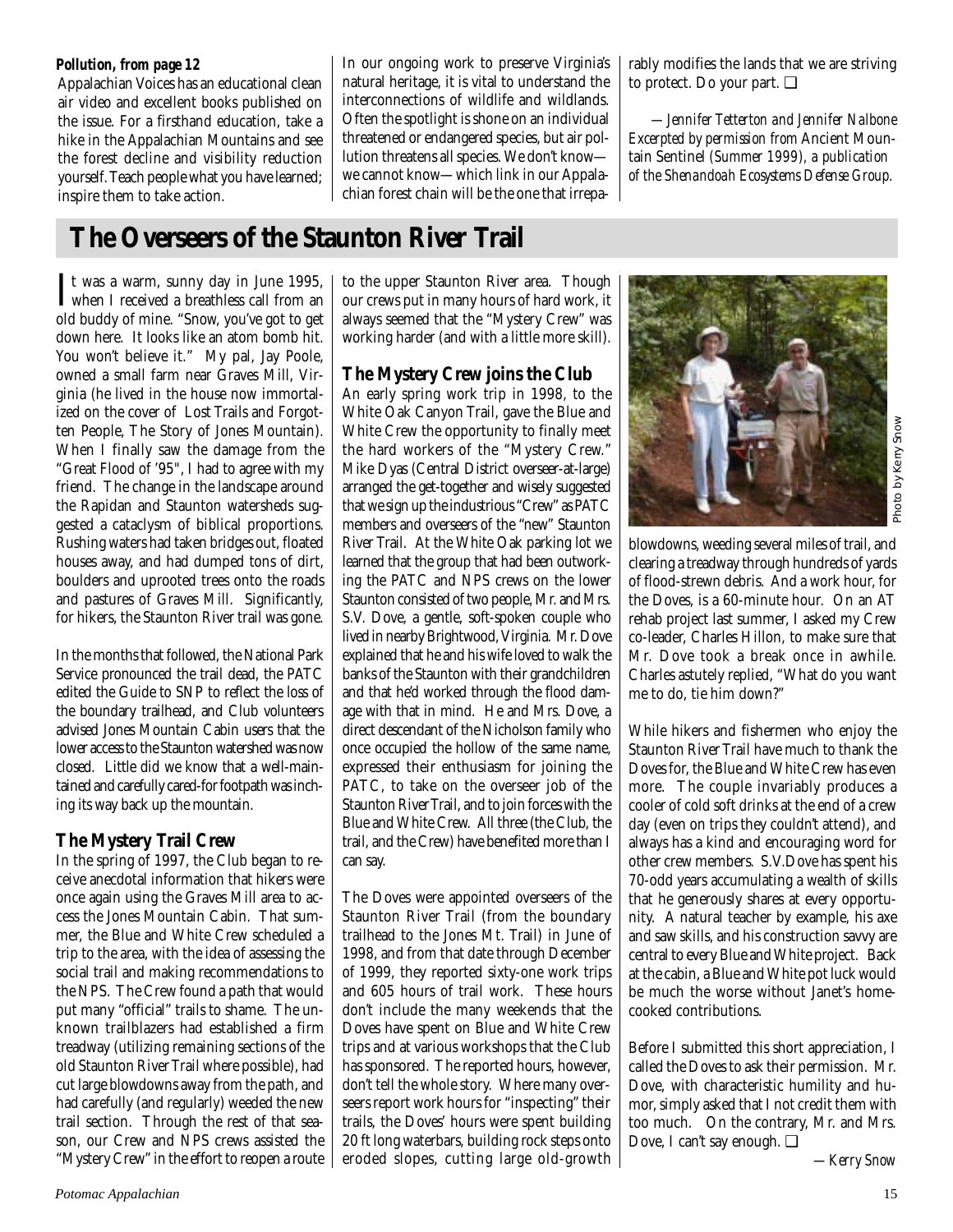# **Frogs on the Patuxent**

I do a frog calling survey for the NAAMPS<br>(North American Amphibian Monitoring)<br>Pragmen Survey) where you atop along the (North American Amphibian Monitoring Program Survey) where you stop along the road and listen for three minutes per stop. My route is along the Patuxent River from Route 214 north to Laurel.

I went out one Sunday night for the first run of the season, and, with the misty weather that had occurred throughout the day, and the past five days in the 60's, it was an ideal evening for amorous froggin'.

When the roads are wet (and always warm compared to the soil), the herps sit on the roads. It was interesting to see a number of flying insects also sitting on the road, presumably for the same warmth. The hot spot was at the Governor's Bridge Road crossing of the Patuxent, near the Bowie Baysock's stadium. I saw about a dozen American toads, five pickerel frogs, four southern leopard frogs, and a spring peeper within a mile of the bridge. At the bridge, I heard a raucous horde of spring peepers, a number of southern leopard frogs and, one or two pickerel frogs.

For the total route, I saw 23 American toads (no Fowlers yet), 5 pickerel frogs, four southern leopard frogs, a spring peeper and a spotted salamander.

Of the 12 sites I visited, I heard spring peepers at almost every one. Actually, two were dead silent, and those were perplexing as to why. They were both excellent sites. I wonder if a predacious animal was in the area?

Wood frogs and chorus frogs were heard at two sites, the southern leopard and pickerel only at the one mentioned site.

Then, I drove over to Rock Creek, across the street from the Audubon Naturalist Society headquarters at Woodend to check for the spotted salamanders. It was raining, and the spotted salamanders were doing their thing!!! Numerous "Congresses" of a dozen or so salamanders each were found throughout the pools (as were three wood frogs).

A glorious evening! Perfect timing to catch such a bounteous display. Spring is here! Get out and catch the display/fever/spirit! ❑ *—Bob Pickett*

# **Working With Woodstock Girl Scouts**

In December 1996, Girl Scout Troop 284<br>
from Woodstock, VA, began to maintain a<br>
ana mila lang trail an Massauuttan Maun from Woodstock, VA, began to maintain a one-mile-long trail on Massanutten Mountain, called the Mine Gap Trail. I was invited by Bill Kruszka of the Forest Service to accompany them on their first trip, and I've been working with them ever since. I want to share with you some of my experiences with this great group of girls.

Initially, the Scouts reblazed the trail, brushed it out, cleared the debris, and built some waterbars. Their work trips are sandwiched among soccer games, band practice, and cross country, so they only get to work a few Saturdays each fall and spring.

In building new waterbars, one girl showed a real talent with a pick mattock and a fire rake. She took over the heavy picking and raking. I asked her if she had done this before. She said, "No, but it's like mucking out stalls in my grandfather's horse barn, and I do that a lot." I now think of waterbar cleaning as "mucking out."

The upper portion of the trail is on a steep but well-graded old wagon road cut into the side of the mountain. On one of the early trips, we came upon a dead limb that had fallen onto the road. I thought the girls could move it, so I left it for them. They said it was too big. I said if four of them worked together they could easily lift it and drop it over the

edge of the road onto the downslope. I told them that one of them had to be the leader and give the commands: to get ready to lift, then to lift together, then to walk to the edge, then—on command—to all let go at the same time. If any girl got into trouble, she would have to say so and they would all lower it together: They were in this together. They got ready. I could see what was coming but I kept silent.

They got the log into the air, started walking toward the edge, with one girl backing up she was on the wrong side of the log! She got a panicked look as she realized that she would have to go over the edge with the log. She shouted and they all lowered the log. With four on the same side, they again went through the ready, lift, walk, and drop sequence, and successfully dumped the log off the trail.

After they had the trail in pretty good shape, Bill Kruszka pointed out that there was a 900 foot section of extremely steep tread. Bill suggested that they might want to build a relocation. They agreed. Bill got Forest Service approval, and he and I laid out a 1,700-foot long switchback at an average 10 percent grade. The terrain is a rocky hillside covered with low brush and saplings, under an open canopy of mixed hardwoods.

The girls went to work with pick mattocks

and fire rakes. They were 11 and 12 years old when they started, and even lightweight pick mattocks were a challenge. Now they're 14 and 15: bigger, stronger, and more experienced.

The trail building called for digging everything out of the ground for a three-foot-wide tread—wide enough for foot, bicycle, or horse traffic. The brush to either side was cut back, but all saplings in the tread had to be removed. At first, even a half-inch-diameter sapling was a challenge to dig out. Most girls got bogged down and discouraged after 10 minutes of no progress. I told the girls to leave them behind—go for the easier stuff. We cut the saplings off at about 18-inches and left them in the tread.

This year, two of the girls decided they would like to grub out those saplings, and now there's no stopping them. Liz and Allison are sapling demons and have cleaned up most that were left behind. Picture Allison, brandishing a sapling in the air over her head, "Look at the roots on this one, Mr. Kohlbrenner!"

For safety, the girls are spread out, each with a section marked by pin flags. No one is swinging a tool next to anyone else. They say, "Coming through," when they need to pass someone else who is working. I noticed that one of the girls would start working on her

*See Girl Scouts, page 17*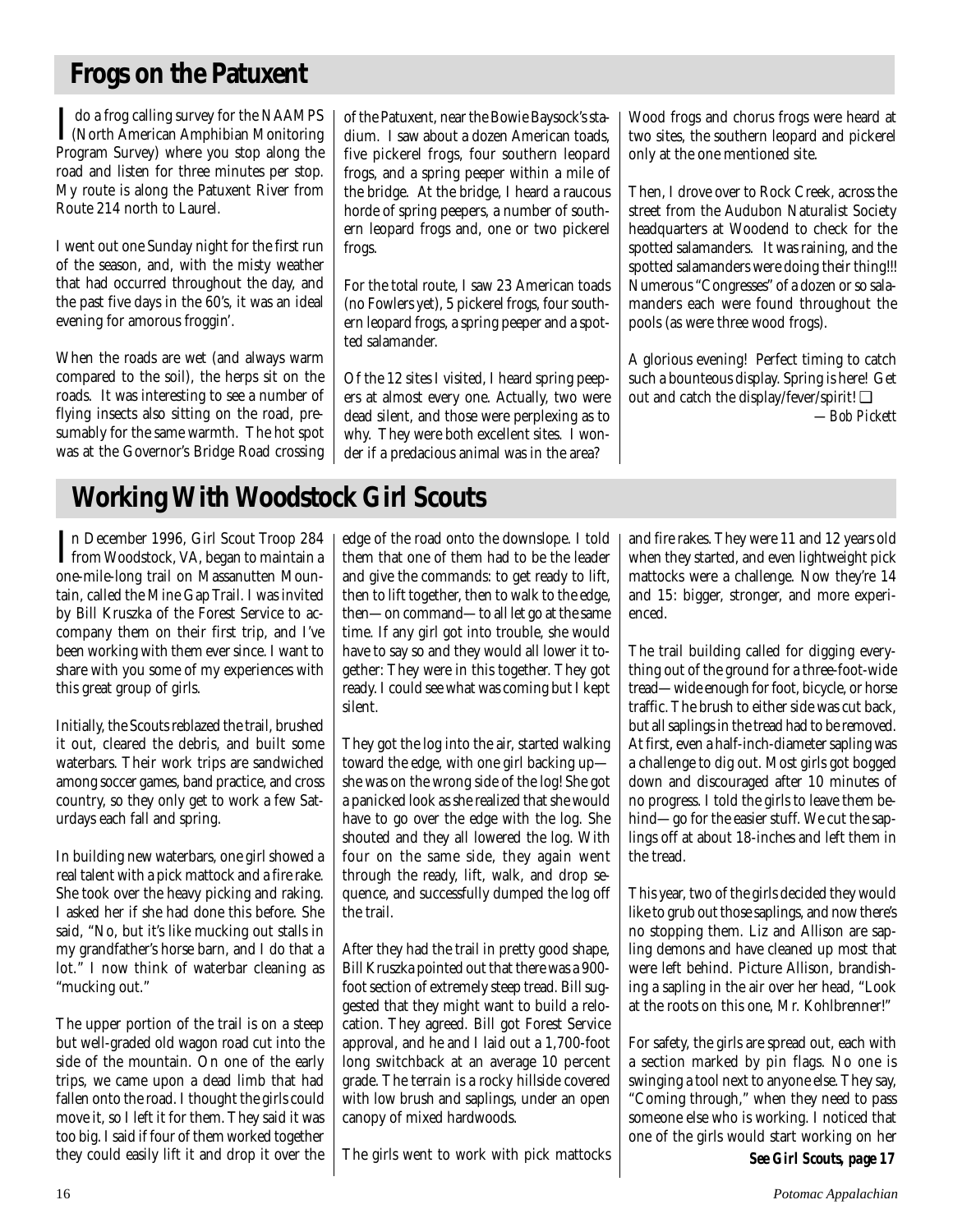section, and a half hour later I would find her flat on the ground watching a grub or beetle digging its way back into the exposed earth. Snapping my imaginary whip in the air, I would urge Elena to get back on task. After a while, I realized that Elena wasn't just shirking, she was studying what she found in the duff—better than watching it on TV, I thought. Maybe building new trail isn't the only priority task ...

On one trip, the Massanutten Crew joined the Scouts to work on some of the tougher tasks. One of the crew members, Kelli Watts, is a sign-language interpreter for the deaf. During lunch, Kelli talked about her work. Then I gave my usual spiel about safety and tool use (which the girls hear on every trip boring by now). This time, Kelli simultaneously signed what I was saying. They "listened" to Kelli!

*Girlscouts, from page 16* As they have gotten older, they've matured in other ways. Randy Buie, the PATC District Manager, worked with us a few times, moving large rocks in drains and removing the largest of the saplings. Randy is a handsome, single, 30-year-old. He found himself the object of much flirting from a couple of girls. Sara still calls Randy her "good buddy." Alas, Randy recently moved to Nevada, and I'm no substitute—I'm old enough to be Sara's grandfather.

> What have the Girl Scouts accomplished? They have cut sidehill tread and cribbed it with small logs from trees that they felled and trimmed with handsaws. They drilled the logs with brace and bit and pinned them with sections of rebar. They have outsloped the tread to drain runoff over the logs and built grade dips to handle any water that gets trapped in the tread.

They have about 700 feet to go, and a little more than a year to get it done.

The troop leader, Laura Fogle, says the girls will all earn their Silver Award for this work, but it is a more ambitious project than most girls do even for the Gold Award—the Girl Scout equivalent of the Boy Scouts' Eagle.

When the Scouts complete the trail and open the relocated section, they plan to stay with it, do a project write-up, and erect trail signs and interpretive signs along the trail—as their Gold Award project.

I'll be there to tell them how to firmly plant an eight-foot post two feet into the ground and attach a sign. Then I'll stand back and watch them do it. ❑

*—Wil Kohlbrenner*

# **Scenic America Announces 'Last Chance Landscapes'**

In late November 1999, Scenic America re-<br>leased its first annual report naming 12 of leased its first annual report naming 12 of what it refers to as "Last Chance Landscapes." These endangered landscapes are places of beauty or distinctive community character that face a pending threat that potentially can be solved. Challenges facing these sites such as rapid and unplanned growth, billboard blight, strip malls, and new and poorly designed roads are common to thousands of communities and scenic landscapes around the country.

"This report highlights a dozen places across our land that typify problems we all see in dozens of other places," says Meg Maguire, President of Scenic America. "But for every problem, there is a solution [that] other communities have adopted, showing once again that change is inevitable but ugliness is not."

The "1999 Last Chance Landscapes" report lists places ranging from the South Coast Foothills in southern California to Walden Woods in Massachusetts. Local individuals or groups nominated each area, and Scenic America's report proposes remedies for each threat. This is the inaugural report in what will be an annual announcement. The report includes a scenic highway, coastal lands, historic towns, a state park, and other places treasured for their natural beauty and distinctive character.

The "Last Chance Landscape" program is an annual recognition of the work being done

by people in all kinds of communities to preserve their heritage and beauty for generations to come. "Americans want to save natural beauty, protect open space, and live in welldesigned communities," says Meg, referring to over 200 ballot initiatives that voters approved within the past year to protect open space. "People everywhere need to look around, identify what they love, and demand better scenic conservation and land-use practices as their communities grow."

For information on submitting your "2000 Last Chance Landscape," visit Scenic America's Web site at www.scenic.org. The deadline for submissions is June 15, 2000. "Last Chance Landscapes" for the year 2000 will be announced at a press event in November 2000.

**Shenandoah to Catoctin Mountains (Portions of Virginia, West Virginia, Maryland) Threat:** Unplanned, chaotic development; new highway construction. This Last Chance Landscape consolidates several nominations from the region, all of which highlight the challenges and drastic consequences of unregulated growth. This endangered swath stretches from Shenandoah National Park, across the northern Virginia Piedmont and the tip of West Virginia's panhandle, and up through central Maryland's Catoctin Mountains. Approximately 80 miles long and 30 miles wide, this region consists of farms, small towns, rural roads, and an incomparably rich heritage. Explosive growth westward from the Washington, DC metropolitan area is rapidly spilling over into neighboring states. Unplanned development is consuming farmland, overwhelming historic towns, and erasing the long-revered beauty and heritage of land west of Washington. Citizen coalitions throughout the region seek more effective land-use controls; greater protection for scenic, natural, and historic landscapes; and an end to transportation projects that threaten to perpetuate sprawl and destroy this cherished landscape. ❑

*—Reprinted with permission from Scenic America's Booklet,* "Last Chance Landscapes: 1000 List of Twelve Endangered American Landscapes."

### **1999 Last Chance Landscapes**

- \* South Coast Foothills, CA
- Swan River Wild Mile Corridor, MT
- \* Moab Rims, UT
- \* Guanella Pass, CO
- \* The President George Bush Turnpike, TX
- \* The Missouri Ozarks, MO
- \* Liberty Prairie Reserve, IL
- Gateway to the Mackinaw Bridge, MI
- \* Walden Woods, MA
- \* Kennett Pike, DE
- \* Downtown Fort Pierce and Indian River Lagoon, FL
- \* Shenandoah to Catoctin Mountains (Portions of Virginia, West Virginia, Maryland)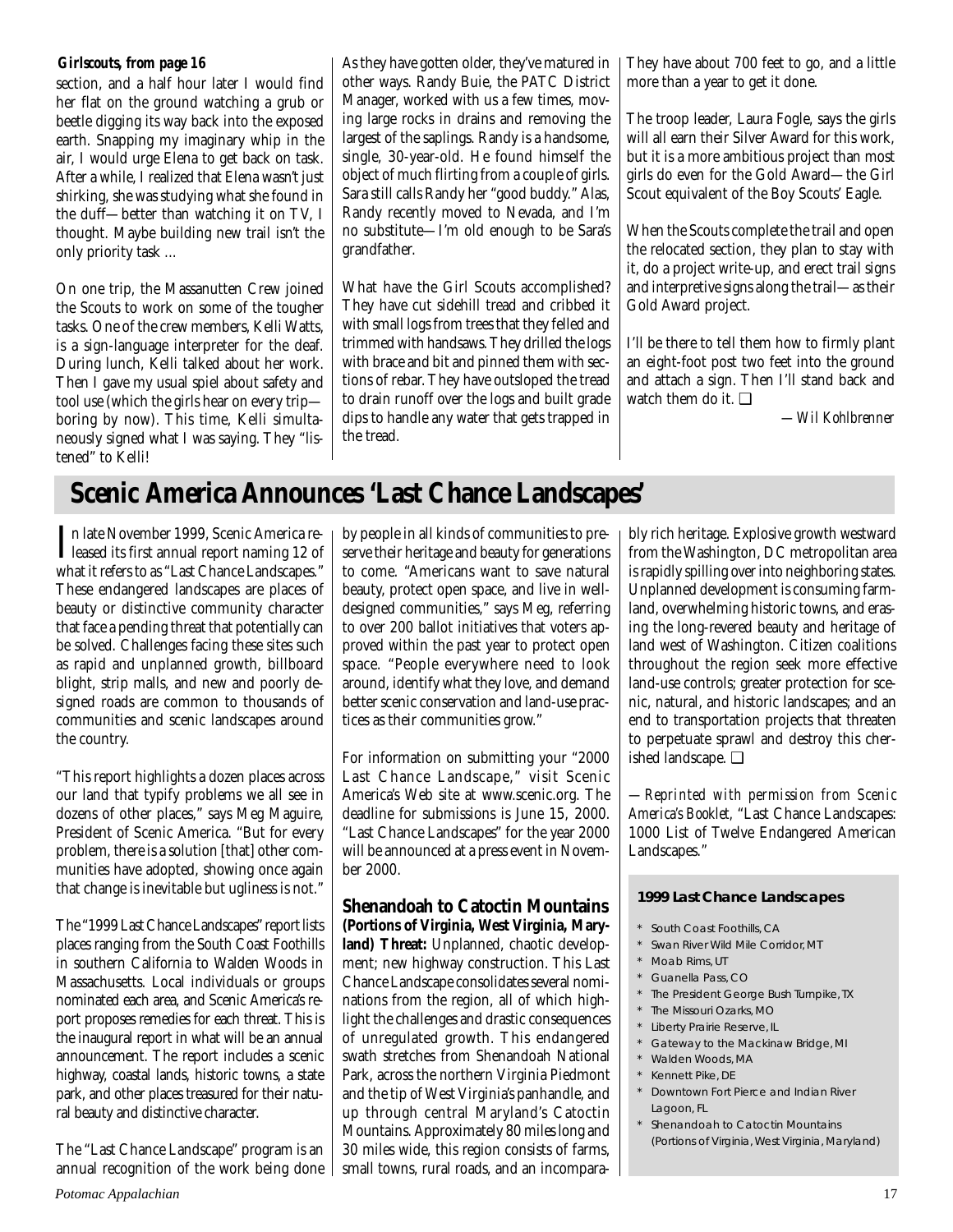# **Trailhead**

Early February was not conducive to trail<br>Work with snow covering most trails. However, warmer weather later in the month melted the snow cover, and a number of overseers couldn't resist checking their trails and seeing what presents winter has left. As usual, reports of blowdowns seemed to be the most prevalent problem. Precluding late winter snows in March, most trail crews will break out of the winter doldrums and begin this season's activity in earnest.

## **Join A Trail Crew**

PATC members who would like to become active volunteers but aren't sure where to start should consider working with a trail crew. PATC has a number of crews that work in different locations and do a variety of tasks. No experience is required. The crews welcome new volunteers and will gladly teach you how to do trail work and provide all the necessary tools. If you would like to become a PATC trail overseer, working with a crew is a great way to learn the fundamentals and meet experienced trail workers.

Check the Forecast section of this newsletter for scheduled work trips and see if there is one that interests you. Most crews schedule work trips on a selected weekend each month during the March to November season. PATC-sponsored crews include the Hoodlums Trail Crew, SNP North District; Blue and White Trail Crew, SNP Central District; Stonewall Brigade Crew, Great North Mountain; Massanutten Trail Crew, Massanutten Mountains; Cadillac Crew, roving band of renegades; and the South Mountaineers Trail Crew, Maryland Trails. Other trail districts such as the District of Columbia, the North Chapter in Pennsylvania, the Charlottesville Chapter, and the West Virginia Chapter organize work trips as well. PATC also organizes the SNP and Massarock summer work crews that feature weeklong work trips.

Most crews are eclectic mixtures of individuals of all ages and genders with a common desire to do trail work and enjoy the outdoors. Each crew has a unique style and personality, and you can surely find one that matches your interests. Some crews schedule a day work trip while others spend the night at a nearby maintenance hut or PATC cabin. For those that spend the night, the crew evening meal (feast) is an event in itself.

## **Incident At Keys Gap/Route 9**

Two hikers reported leaving a pickup truck at the Keys Gap/Route 9 AT hiker parking lot Tuesday, February 22 and returned the next day to find it burned beyond recognition. The '91 Ford Ranger with Alaska plates and "Recycle" and "Support your National Wildlife Refuge" decals on it ignited at about 4am Wednesday morning. The hikers reported the incident to the local police and filled out an incident report at ATC headquarters.

Although many people have used this trailhead parking area with no problems, the ATC would like to warn hikers that this may not be a safe place to leave a car overnight. There were only two reports of vandalism on file for this location last year, but it has a history of problems.

The nearby Sweet Springs store (.3m east) has sometimes allowed hikers to park cars on their large lot, but, as a courtesy to the owners, permission should be requested first. To help maintain goodwill toward hikers, it is also suggested that hikers offer to pay a few dollars for the privilege of parking or patronize the store.

# **Blue And White Plans**

Kerry Snow and Charles Hillon will kick off the Blue and White Trail Crew season on March 25/26 (report to follow in the May Trailhead). The Crew calendar for the upcoming season includes the 2nd Annual Central District Workshop (June 3/4) and the 2nd Annual Hoodlums/Blue and White Joint Worktrip (in November). For quick reference, the Blue & White Crew schedule may be found at <http://sites.netscape.net/kerry snow/homepage>. In the meantime, Charles asks SNP Central District overseers to report trail conditions as soon as possible, and, while you are on the trail, you might as well clean waterbars and clear blowdowns (ask for help if needed).

## **Snow At Firestone**

In spite of the weather, the Cadillac Crew managed to conduct two successful work trips in February. The first trip involved clearing the infamous Ailanthus trees (a true forest weed) from around Firestone Cabin. This non-native tree is prolific and quickly crowds out the worthy trees if left unchecked. Saturday's prediction of a light dusting resulted in three inches snow at Firestone, but

this didn't hamper the busy beavers, no pun intended. Jim Denham, the cabin overseer, joined the crew for the weekend and entertained the crew with stories about longtime PATCer Cliff Firestone who donated the cabin to PATC when he passed away a few years back. Thanks Cliff, it's a great cabin.

The prediction of sunshine and temps in the high 60's for the work trip at Shockeys Knob was a ringer as well as we encountered a heavy overcast with drizzle and temps in the low 50's. A crew of seventeen, including five first timers, endured the drizzle and dug 150 yards of tread on the southern end of the relocation project. Saturday's chili supper, courtesy of Fran Keenan, came in two versions, red hot (for real men) and mild (for wimps). Plans to open the Tuscarora relocation project in July are still intact.

## **Bar Nuts At It Again**

Bernie "Bar Nuts" Stalmann, suffering from too much road time at work, finally got a chance to exercise his neglected chainsaw in SNP North District. Dodging between Skyline Drive closings in February, Bernie, John McCrea, Pat Stark, and Dick Dugan managed to clear reported blowdowns on the AT near Jenkins Gap and from Neighbor Mountain to Elkwallow and on the Elkwallow Trail. Bernie suggests that overseers should not be surprised if they have some old oaks across their trails. The gypsy moth causalities from the past years are beginning to fall in greater numbers.

## **SNP Trailhead Issues**

As reported last month, SNP boundary trailheads and related issues such as parking and trail access were a topic at the PATC/ SNP Trails meeting in January. Kerry Snow and George Walters are organizing an ad-hoc group within the Club to address some of these problems. Their first meeting is scheduled for late March at PATC HQ.

Please send any interesting tale, technical advice, individual or group accomplishments, and trail maintenance questions to Trailhead, c/o Jon Rindt, 621 Skyline Forest Drive, Front Royal, Va. 22630 or to jkrindt@ erols.com. ❑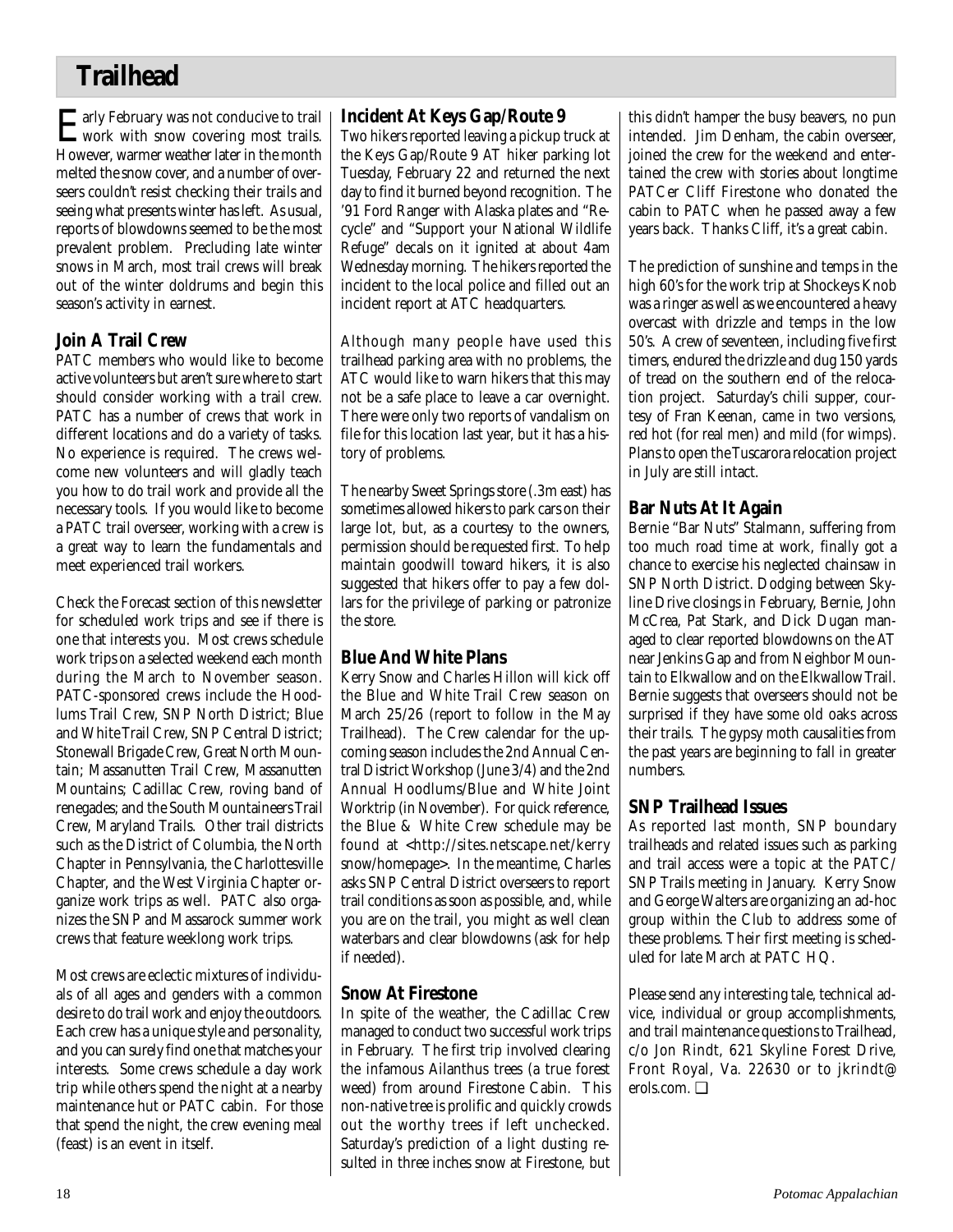# **An "Old Timer" Says Thanks for the Recognition**

I want to thank the Club for sending me<br>the beautifully framed Honorary Life<br>Mankinkin sertificate and ethnological want to thank the Club for sending me Membership certificate and attractive patch and rocker. I really appreciate it very much.

Evelyn and I were active in PATC for many years, and knew all those you refer to as old timers. We went mostly on work trips in the old truck driven by Bill Mersch and did a lot of work restoring the trails that had to be abandoned during WWII for lack of man (and woman) power.

Frank Schairer, of whom you have undoubtedly heard many stories. Both Jean Stevenson and Charlie Thomas coached me in trail maintenance. One would tell me to clip the overhanging branches so they would not drag on you when wet. The other would tell me not to clip them because they provided shade. Fortunately they walked at opposite ends of the hiking group, so I could accommodate them both when I was near them.

We read with sorrow about the deaths of Frank Shelburne and Peg Keister. They were both active, friendly people, as you know, and we liked them very much. I was surprised that one of Peg's major accomplishments was omitted from her obituary. Peg was the first woman to climb Devil's Tower in Wyoming, an extremely difficult climb.

We do enjoy receiving the Potomac Appalachian even though news of our old friends is becoming less and less. I still walk over a mile each day (with my new hip), but I know I'm 80 when I finish. ❑

 *—Mike Klein*

**www.patc.net**

We were sponsored in joining the Club by

# **PATC Membership Survey Report**

In September 1999, the Club randomly sur-<br>veyed 600 of its 6,500 members in attempt veyed 600 of its 6,500 members in attempt to learn:

- Who we are?
- Why we joined?
- What do we want to do?

Of the 600 members surveyed, 275 (46%) replied. Not every respondent answered all questions, but the information received has provided some insight into the current composition of the Club, what members believe is important, what we are doing right, and what might be improved.

**Who are we?** Male: 64%; Female: 36%; Married: 67%; Single: 33%; Have children: 61%; No children: 39%

**Members Ages:** 18-34 years old: 12%; 34-49 years old: 39%; 50-64 years old: 39%;

# **Volunteers - Appointed April 7, 2000**

# **Trail Overseers**

Charles & Donna Stange Crescent Rock Trail Bob Sihler Bettys Rock Trail Jack Magarrell Millers Head Trail

# **Shelter Overseers**

Co-overseer of

65+ years old: 10%

**Length of Membership** < 1 year: 15%; 1-5 years: 38%; 6-10 years: 18%; 11+ years 29%

## **Reasons for Joining**

Meet other people: 11% Go on Hikes: 18% Rent Cabins: 27% Do Volunteer Work: 14% Learn about Outdoor Activities: 18% Other Reasons (most often to support trail maintenance): 13%

**How is the Club doing in meeting members' expectations?**

**Overall Satisfaction** Very Satisfied: 51% Satisfied: 39%

Morgan Run Trail Ron Wiley Saddleback mountain Trail Zoe Sollenberger Massanutten Mt. East Trail -

Milford to Indian Grave Ridge Trail

Co-overseer of Rock Spring Hut Steve Spring Co-overseer of Cowall Shelter Brian Garrett Carolyn Komich Co-overseer of Manassas Gap Shelter Co-overseer of Manassas Gap Shelter

Neither Satisfied nor Dissatisfied: 8% Dissatisfied: 2%

**What do members think is important?**

**Volunteer Work Activities:** By an extremely wide margin, members identified trail maintenance and protection of trail lands, i.e., their acquisition and monitoring, as the two most important volunteer activities. On a scale of 1 to 5 (1 being highest in importance), 87% rated trail maintenance either 1 or 2 and 83% rated conservation of trail lands 1 or 2. Nothing else was close. Cabins and Shelters construction and maintenance were rated 1 or 2 by 70% of those surveyed.

**Recreational Activities:** The survey results were starkly clear. Hiking is the most important activity—93% of those who responded rated hiking #1 or #2 in importance—followed by backpacking. Cabin Rentals was also high. 68% rated Cabin Rental either #1 or #2.

33% of those responding said they had hiked with PATC, and of those responding "yes" males outnumber females slightly. Backpacking was similar. The activity was highly ranked (1 or 2) by 72% of those who provided a rating.

## **So, who does the work?**

When asked to describe their volunteer activities with the Club, either work or recreation, 33% gave no response. Of those who did respond, 40% cited trail work as their volunteer activity, and nearly one-third of those who did trail work said they had led an activity for the Club. Hikers made up 44% of participants in volunteer activities, but in *See Survey, page 20*